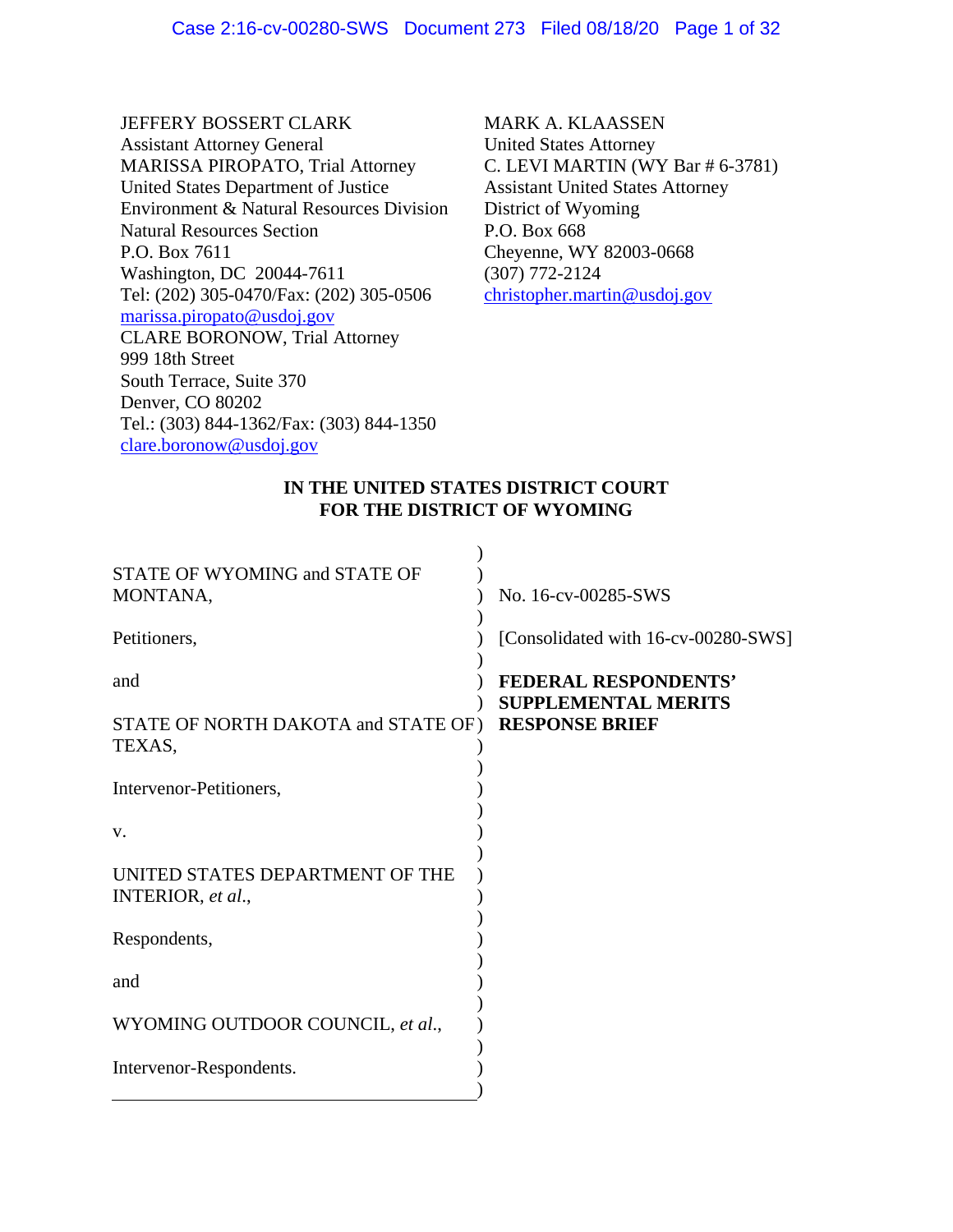# **TABLE OF CONTENTS**

| I.                                                                                         |
|--------------------------------------------------------------------------------------------|
| II.                                                                                        |
| III.                                                                                       |
|                                                                                            |
|                                                                                            |
| I.                                                                                         |
| BLM Failed to Adequately Assess the Impact of the 2016 Rule on Marginal Wells. 11<br>A.    |
| BLM Failed to Separately Consider the Domestic Costs and Benefits of the 2016<br><b>B.</b> |
|                                                                                            |
| BLM Failed to Explain and Support the Capture Requirements of the 2016 Rule.  16<br>C.     |
| BLM Erred in Its Interpretation of Its Statutory Authority in the 2016 Rule 18<br>II.      |
| III.                                                                                       |
|                                                                                            |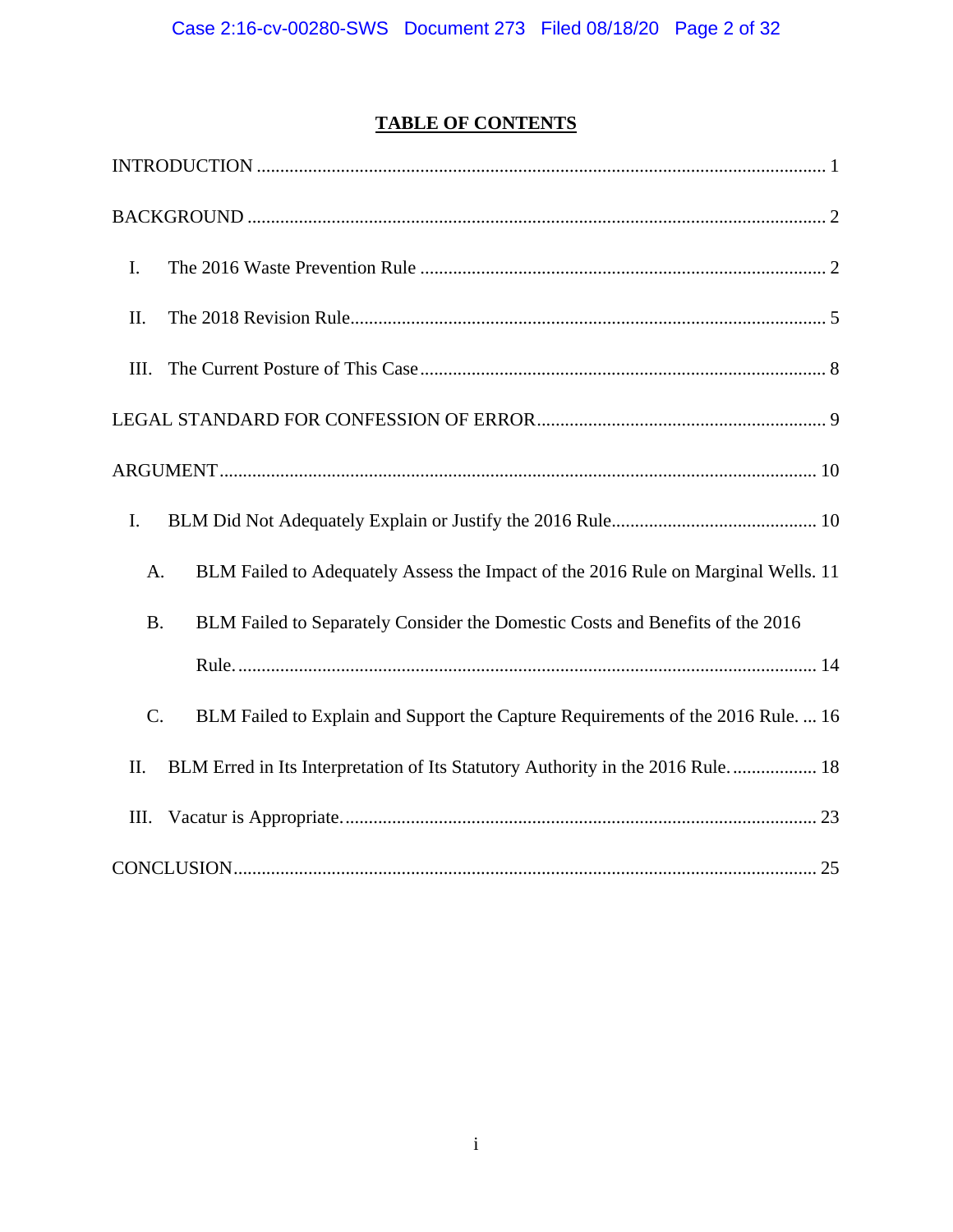# **TABLE OF AUTHORITIES**

## **Cases**

| Army Corps of Eng'rs v. N. Plains Res. Council,                                                           |    |
|-----------------------------------------------------------------------------------------------------------|----|
| Boesche v. Udall,                                                                                         |    |
| Bowen v. Georgetown Univ. Hosp.,                                                                          |    |
| Brewster v. Lanyon Zinc Co.,                                                                              |    |
| Burrage v. United States,                                                                                 |    |
| California Co. v. Udall,                                                                                  |    |
| California v. Bernhardt,<br>No. 4:18-cv-5712-YGR, 2020 WL 4001480 (N.D. Cal. July 15, 2020) 8, 14, 19, 23 |    |
| California v. BLM,                                                                                        |    |
| California v. U.S. BLM,                                                                                   |    |
| Carpenters Indus. Council v. Salazar,                                                                     |    |
| Chevron U.S.A. Inc. v. Nat. Res. Def Council, Inc.,                                                       |    |
| City of Arlington v. FCC,                                                                                 | 20 |
| Ctr. for Native Ecosystems v. Salazar,                                                                    |    |
| FDA v. Brown & Williamson Tobacco Corp.,                                                                  |    |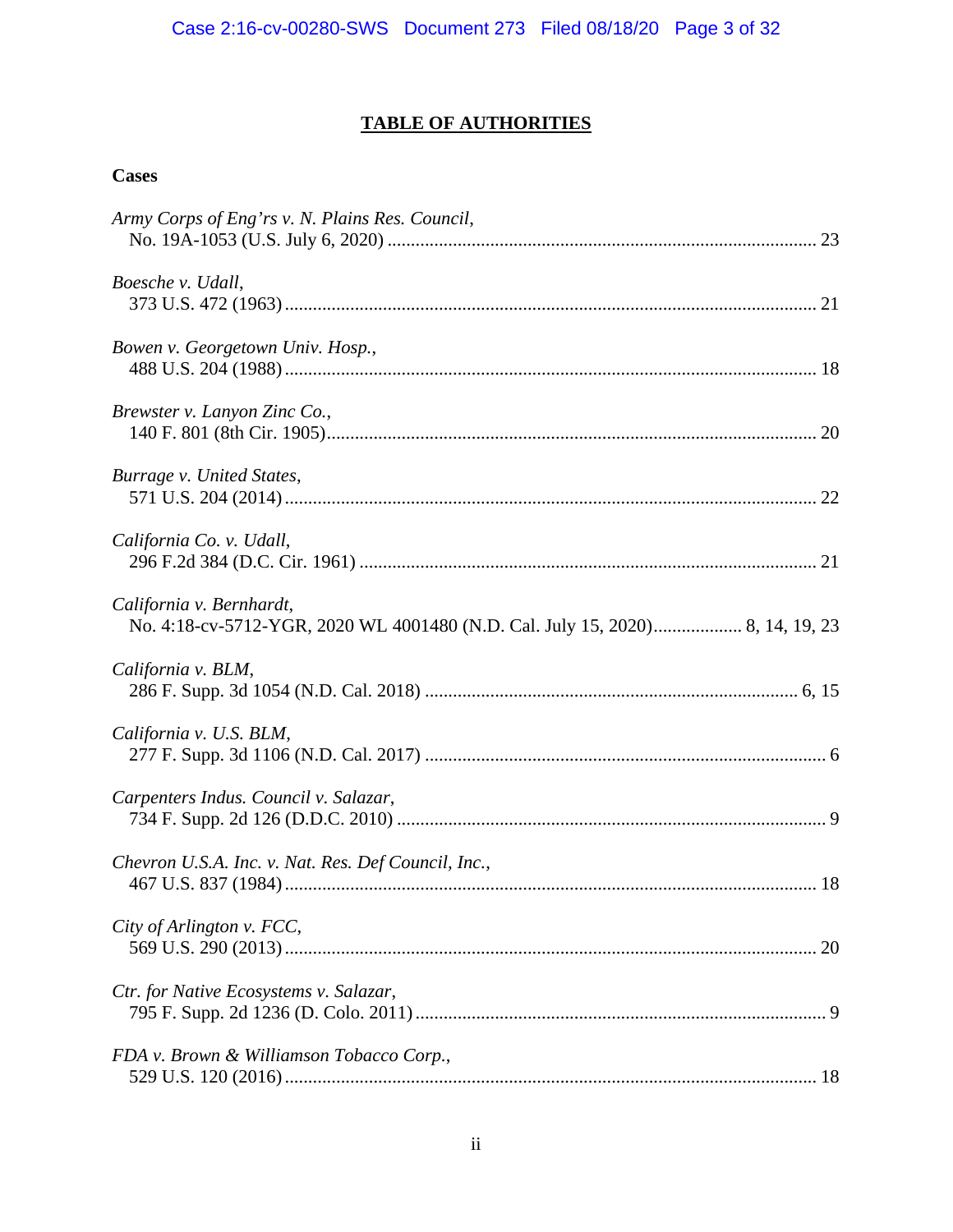# Case 2:16-cv-00280-SWS Document 273 Filed 08/18/20 Page 4 of 32

| Geosearch, Inc. v. Andrus,                                                                                                   |
|------------------------------------------------------------------------------------------------------------------------------|
| In re Cybernetic Servs., Inc.,                                                                                               |
| Loving v. IRS,                                                                                                               |
| Motor Vehicle Mfrs. Ass'n v. State Farm Mut. Auto Ins. Co.,                                                                  |
| Nat'l Parks Conservation Ass'n v. Jewell,                                                                                    |
| Olsen v. Sinclair Oil & Gas Co.                                                                                              |
| Oregon ex rel. Div. of State Lands v. BLM,                                                                                   |
| Sibron v. New York,                                                                                                          |
| Virginia Soc'y for Human Life, Inc. v. FEC,                                                                                  |
| Wyoming v. U.S. Dep't of the Interior,                                                                                       |
| Wyoming v. U.S. Dep't of the Interior,<br>No. 2:16-CV-0280-SWS, 2017 WL 161428 (D. Wyo. Jan. 16, 2017)  4, 5, 14, 15, 16, 23 |
| Wyoming v. U.S. Dep't of the Interior,                                                                                       |
| Wyoming v. Zinke,                                                                                                            |
| Young v. United States,                                                                                                      |
| <b>Federal Statutes</b>                                                                                                      |
|                                                                                                                              |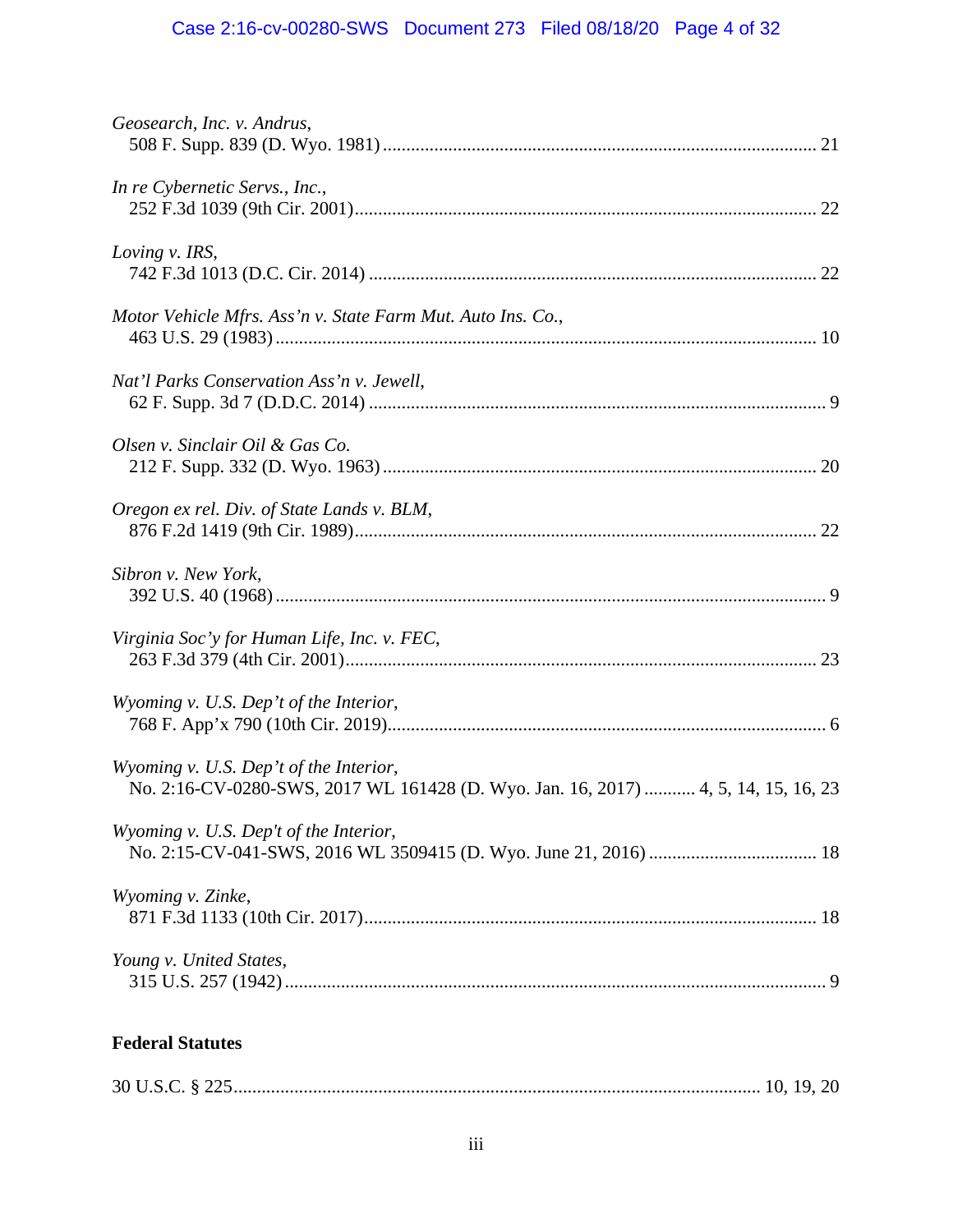# Case 2:16-cv-00280-SWS Document 273 Filed 08/18/20 Page 5 of 32

| <b>Federal Rules</b>                                                                     |  |
|------------------------------------------------------------------------------------------|--|
|                                                                                          |  |
|                                                                                          |  |
|                                                                                          |  |
|                                                                                          |  |
|                                                                                          |  |
| <b>Federal Regulations</b>                                                               |  |
|                                                                                          |  |
|                                                                                          |  |
| <b>Other Authorities</b>                                                                 |  |
| Exec. Order No. 13,783, 82 Fed. Reg. 16,093, 16,096, § 7(b) (Mar. 28, 2017)              |  |
| Exploration for and Disposition of Coal, Oil, Gas, Etc.,                                 |  |
| Hrg. Before S. Subcomm. Of the Comm. on Public Lands on S. 4898, A Bill to Encourage the |  |
| Leasing of Oil Lands, Hrg. Before S. Comm. on Public Lands on H.R. 406                   |  |
| Mineral Land Leasing Bill, Hrg. Before H. Comm. on Public Lands on S. 2775               |  |
| Oil Leasing Lands, Hrg. Before H. Comm. on Public Lands on H.R. 3232 and S. 2812         |  |
| <b>Administrative Decisions</b>                                                          |  |
|                                                                                          |  |
|                                                                                          |  |
|                                                                                          |  |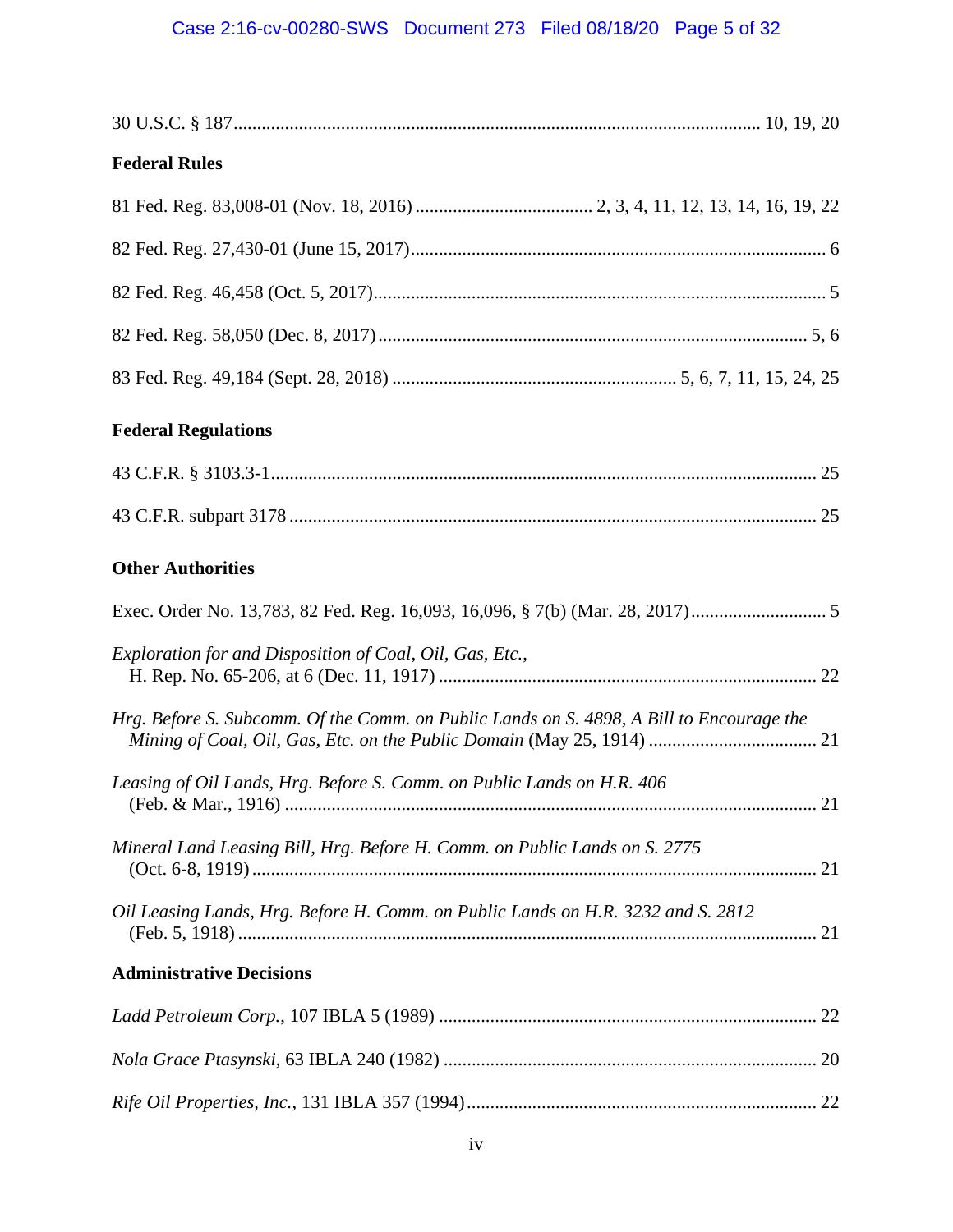#### **INTRODUCTION**

 Since its issuance in November 2016, the Waste Prevention, Production Subject to Royalties, and Resource Conservation Rule ("2016 Rule") has been subject to protracted litigation that has created significant uncertainty for the regulated community and the Bureau of Land Management ("BLM") itself that is now compounded by unprecedented economic stressors. The agency's efforts to respond to criticisms of the rule, including the concerns of this Court, through rulemakings have been stymied by a series of lawsuits brought by Intervenor Respondents in the Northern District of California. That litigation has, most recently, resulted in the vacatur<sup>1</sup> of BLM's final revision of the 2016 Rule, which was intended to better reflect the Mineral Leasing Act's ("MLA") core purpose of cost-effective mineral development on federally managed lands. Having found, after a thorough reconsideration process, that the 2016 Rule contains several legal deficiencies, the government now concludes that the 2016 Rule should be vacated in this litigation.

Consistent with BLM's determinations in promulgating the Revision Rule, the government thus confesses error as to the 2016 Rule. BLM now believes, on the basis of these determinations and after substantial additional analysis, that the 2016 Rule suffers from flaws that render the rule inconsistent with the rulemaking requirements of the Administrative Procedure Act ("APA") and with the MLA. First, in the 2016 Rule, BLM failed to adequately explain and justify the capture requirements of the 2016 Rule; separately consider the domestic costs and benefits of the rule as required by Office of Management and Budget ("OMB") guidance; and adequately assess the impact of the 2016 Rule on marginal wells, despite the fact

<sup>&</sup>lt;sup>1</sup> Any notice of appeal must be filed by September 14, 2020. BLM will promptly notify the Court if and when an appeal is filed.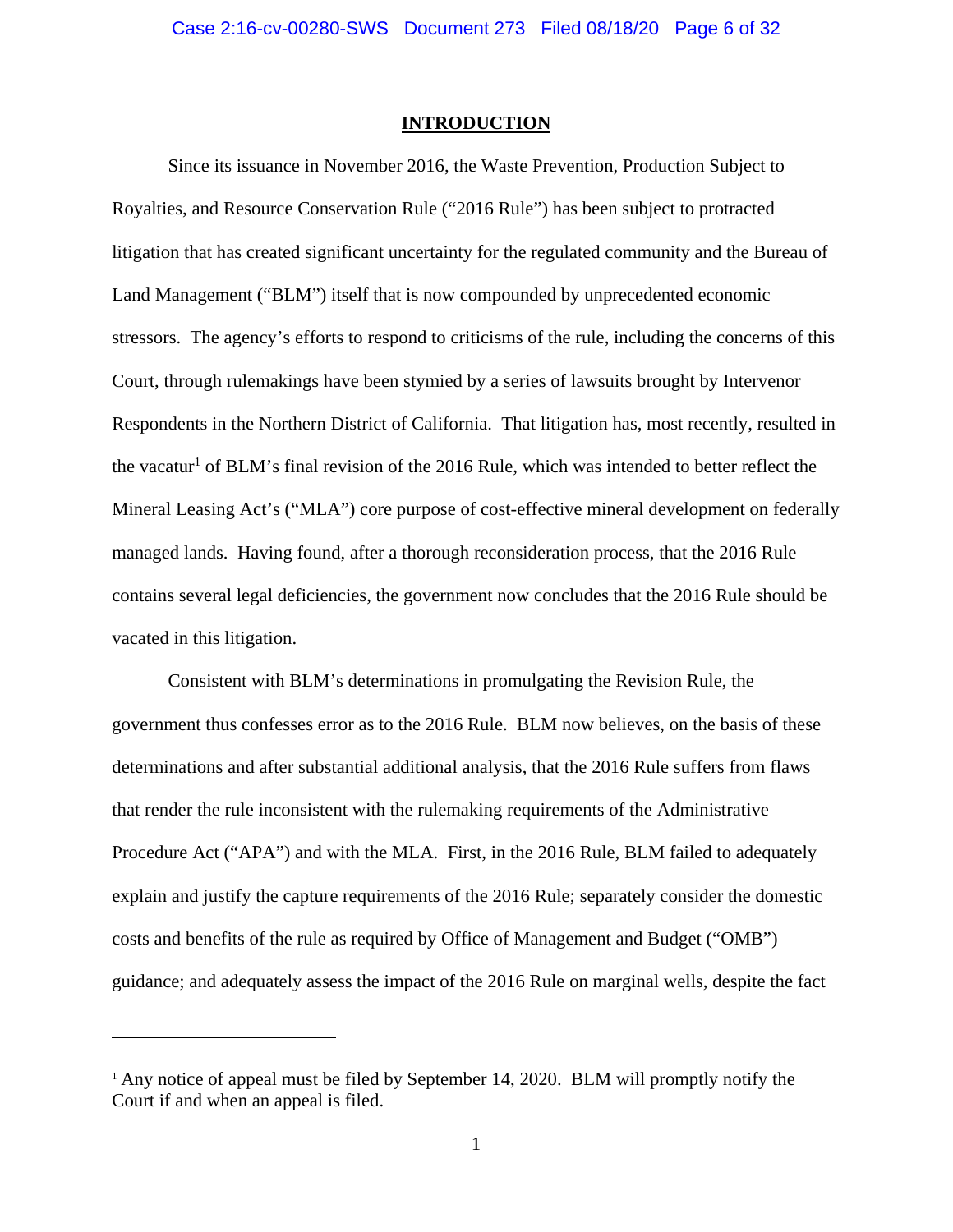#### Case 2:16-cv-00280-SWS Document 273 Filed 08/18/20 Page 7 of 32

that the majority of wells on federal and Indian leases are marginal. Second, and relatedly, the 2016 Rule exceeded BLM's statutory authority under the MLA by imposing uneconomical "waste prevention" requirements that—as BLM has since reasonably concluded—do not comport with the "prudent operator" standard applicable to operators of federal oil and gas leases. For these reasons, Federal Respondents believe the 2016 Rule is flawed as a matter of law and should be vacated.

#### **BACKGROUND**

### **I. The 2016 Waste Prevention Rule**

 $\overline{a}$ 

On November 18, 2016, BLM issued the 2016 Rule, which applied to the development of federal and Indian minerals nationwide and was intended to update BLM's existing NTL-4A regulations and "reduce the waste of natural gas from mineral leases administered by the BLM." 81 Fed. Reg. 83,008-01, 83,008-09 (Nov. 18, 2016) (VF 360-61).<sup>2</sup> Among other things, the 2016 Rule required that operators capture a certain percentage of the gas they produce each month with the percentage increasing from 85% to 98% over an eight-year period, implement leak detection and repair ("LDAR") programs, and update equipment and practices that contribute to the loss of natural gas during oil and gas production. *Id.* at 83,011-12, 83,022-24 (VF 363-64, 374-76).

Although the 2016 Rule did not define the term "waste," it marked a departure from how BLM had previously assessed waste under NTL-4A. *Id.* at 83,038 (VF 390). Under NTL-4A, BLM "generally . . . engage[d] in case-by-case economic assessments before making avoidable/unavoidable loss determinations" to determine if lost gas was subject to royalties. *Id.* 

<sup>&</sup>lt;sup>2</sup> Citations to VF ## are to the administrative record for the 2016 Rule, the final version of which was lodged with this Court on May 17, 2017. ECF No. 127.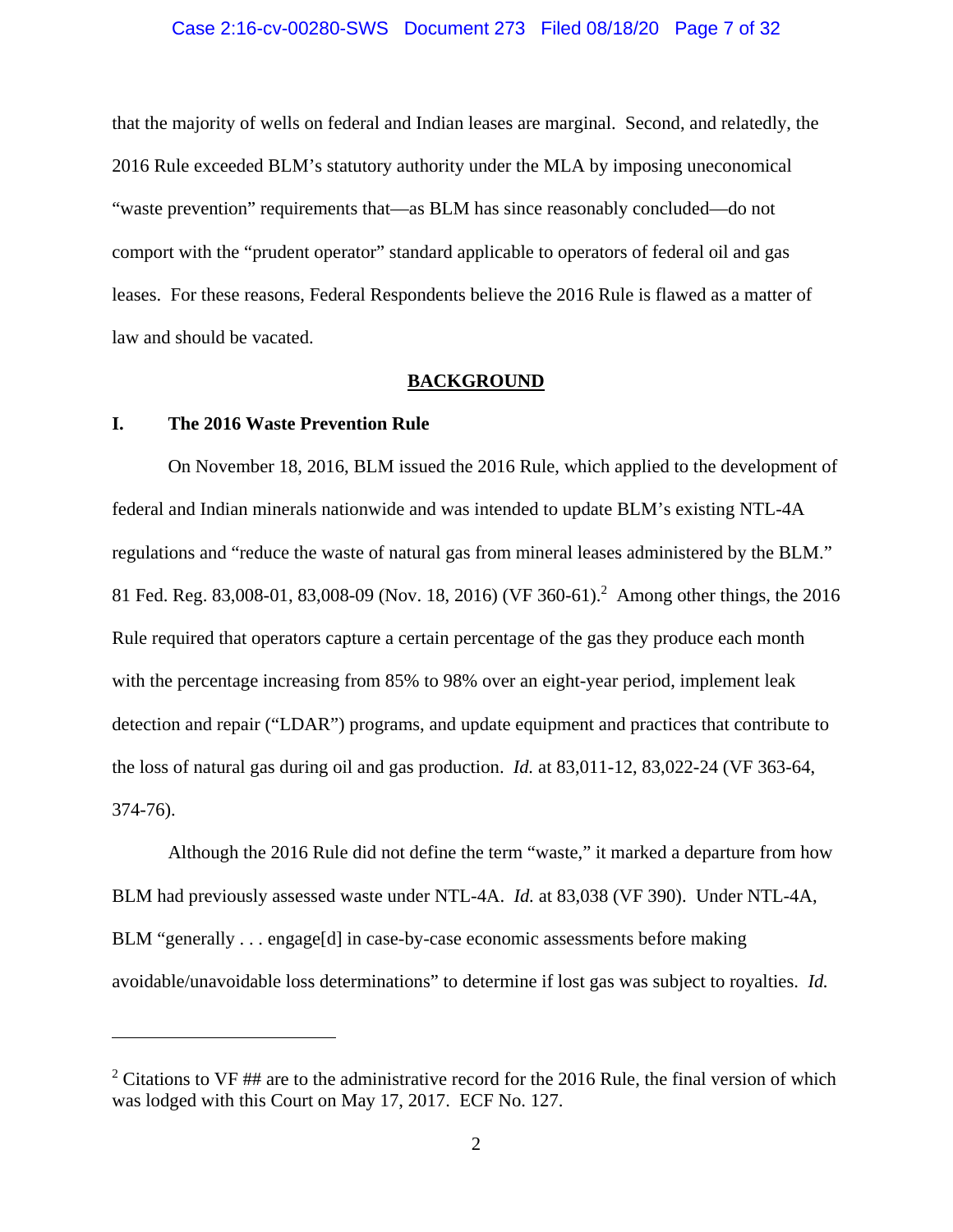#### Case 2:16-cv-00280-SWS Document 273 Filed 08/18/20 Page 8 of 32

In the 2016 Rule, BLM determined that it was "not legally required" by the MLA or any other statute to make such case-by-case assessments, *id.*, and that it had authority "to regulate oil and gas development on the public lands, including to protect the public's interest in other natural resources and the quality of the environment." *Id.* at 83,037 (VF 389).

BLM determined that the benefits of the 2016 Rule outweighed its costs. In making those calculations, BLM utilized the global social cost of methane, *id.* at 83,068-69 (VF 420-21), which it estimated by using Interagency Working Group ("IWG") technical support documents. Regulatory Impact Analysis for the 2016 Rule ("2016 RIA") at 31-37 (VF 477-83). BLM determined that the 2016 Rule would impose "costs ranging from \$114–\$279 million per year (using a 7 percent discount rate to annualize capital costs) or \$110–\$275 million per year (using a 3 percent discount rate to annualize capital costs) over the next 10 years." 81 Fed. Reg. at 83,013 (VF 365). It determined that the 2016 Rule would result in "monetized benefits of \$209– \$403 million per year (using model averages of the social cost of methane with a 3 percent discount rate)," of which \$189–\$247 million would be due to reduced methane emissions monetized using the global social cost of methane metric. *Id.* at 83,014 (VF 366). BLM expected the 2016 Rule to result in "net benefits ranging from \$46–199 million per year (capital costs annualized using a 7% discount rate) or \$50–204 million per year (capital costs annualized using a 3% discount rate)." *Id.* at 83,069 (VF 421).

Some commenters on the 2016 Rule expressed concern about the impact of the 2016 Rule on marginal wells (wells that produce less than 15 barrels of oil equivalent a day). *Id.* at 83,029 (VF 381). They noted that "these wells are only marginally profitable to begin with, and the costs of LDAR could make these wells uneconomical, leading to premature shut-in and a loss of mineral resources." *Id.* BLM acknowledged that 85% of wells on federal and Indian leases are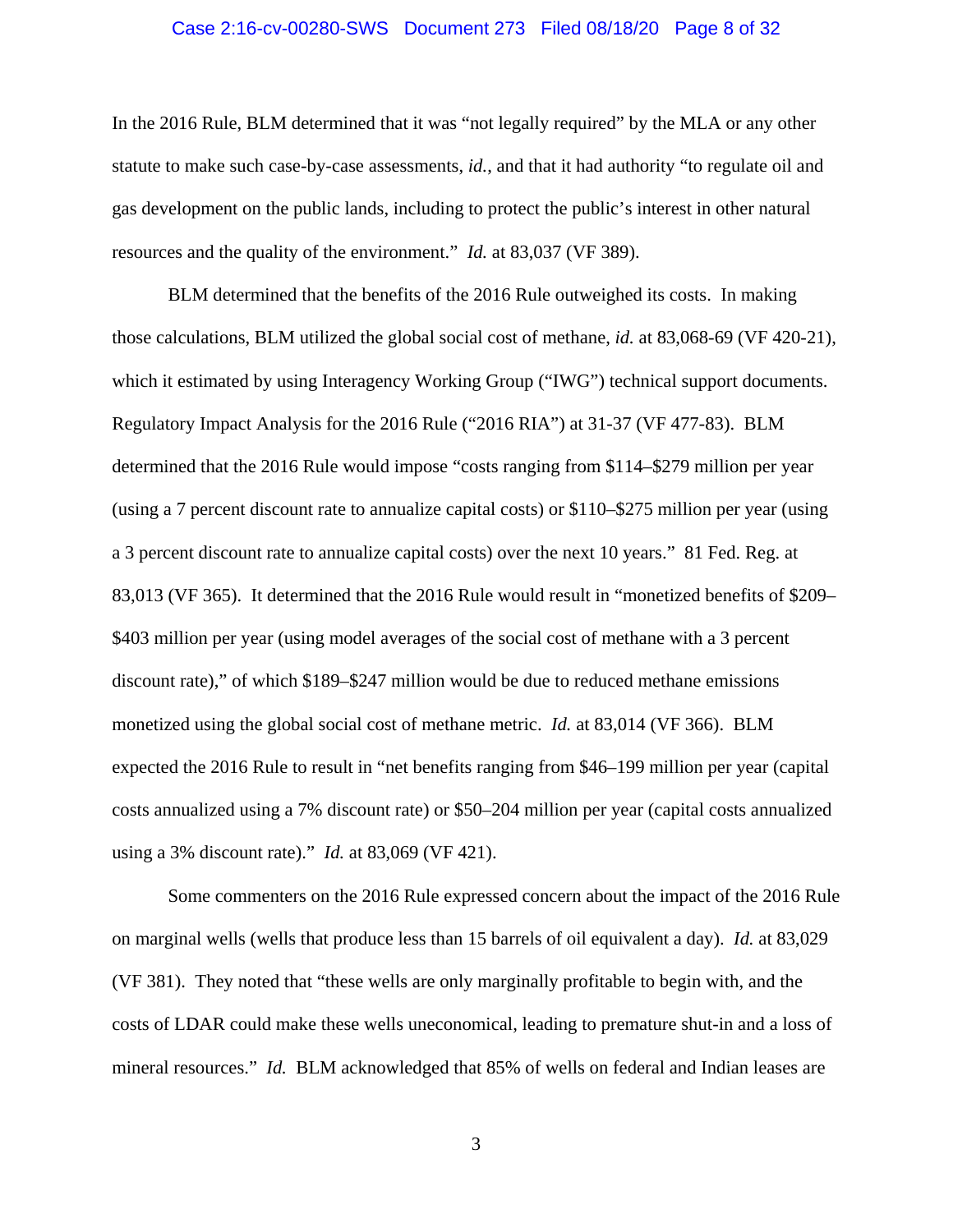#### Case 2:16-cv-00280-SWS Document 273 Filed 08/18/20 Page 9 of 32

marginal but noted that the 2016 Rule gives operators the option to "request approval of an alternative leak detection program that is not as effective as the BLM's requirements, if the operator demonstrates that compliance with the BLM's LDAR requirements or an equally effective alternative would be so costly as to cause the operator to cease production and abandon significant recoverable oil or gas reserves under a lease." *Id.* at 83,030 (VF 382).

Petitioners immediately challenged the 2016 Rule in these two consolidated cases and moved for a preliminary injunction. They argued that the 2016 Rule exceeded BLM's waste prevention authority, and impinged on the Environmental Protection Agency's ("EPA") authority, by establishing air quality regulations. ECF No. 22 at 12-17; ECF No. 40 at 21-22; Case No. 16-cv-280, ECF No. 13 at 9-27.<sup>3</sup> They also questioned BLM's use of the social cost of methane and consideration of air quality benefits in calculating the costs and benefits of the rule. ECF No. 40 at 23-25; Case No. 16-cv-280, ECF No. 13 at 46.

On January 16, 2017, the Court denied the motions for a preliminary injunction, in part because significant portions of the 2016 Rule were set to phase-in over time and would not become effective until January 17, 2018. *Wyoming v. U.S. Dep't of the Interior*, No. 2:16-CV-0280-SWS, 2017 WL 161428 at \*12 (D. Wyo. Jan. 16, 2017) (ECF No. 92). Regarding BLM's authority to promulgate the 2016 Rule, the Court noted that "[p]ortions of BLM's stated rationale for the Rule undermine Respondents' insistence that the Rule is foremost a waste prevention regulation that simply has incidental benefits to air quality." *Id.* at \*9. The Court also

<sup>3</sup> The docket numbers in this brief refer to the docket numbers in *Wyoming v. U.S. Department of the Interior*, No. 2:16-cv-285-SWS, except in situations in which the relevant document was filed only in the consolidated case, *Western Energy Alliance v. U.S. Department of the Interior*, 2:16-cv-280-SWS. In that situation, Federal Respondents preface the docket number with the 16-cv-280 case number.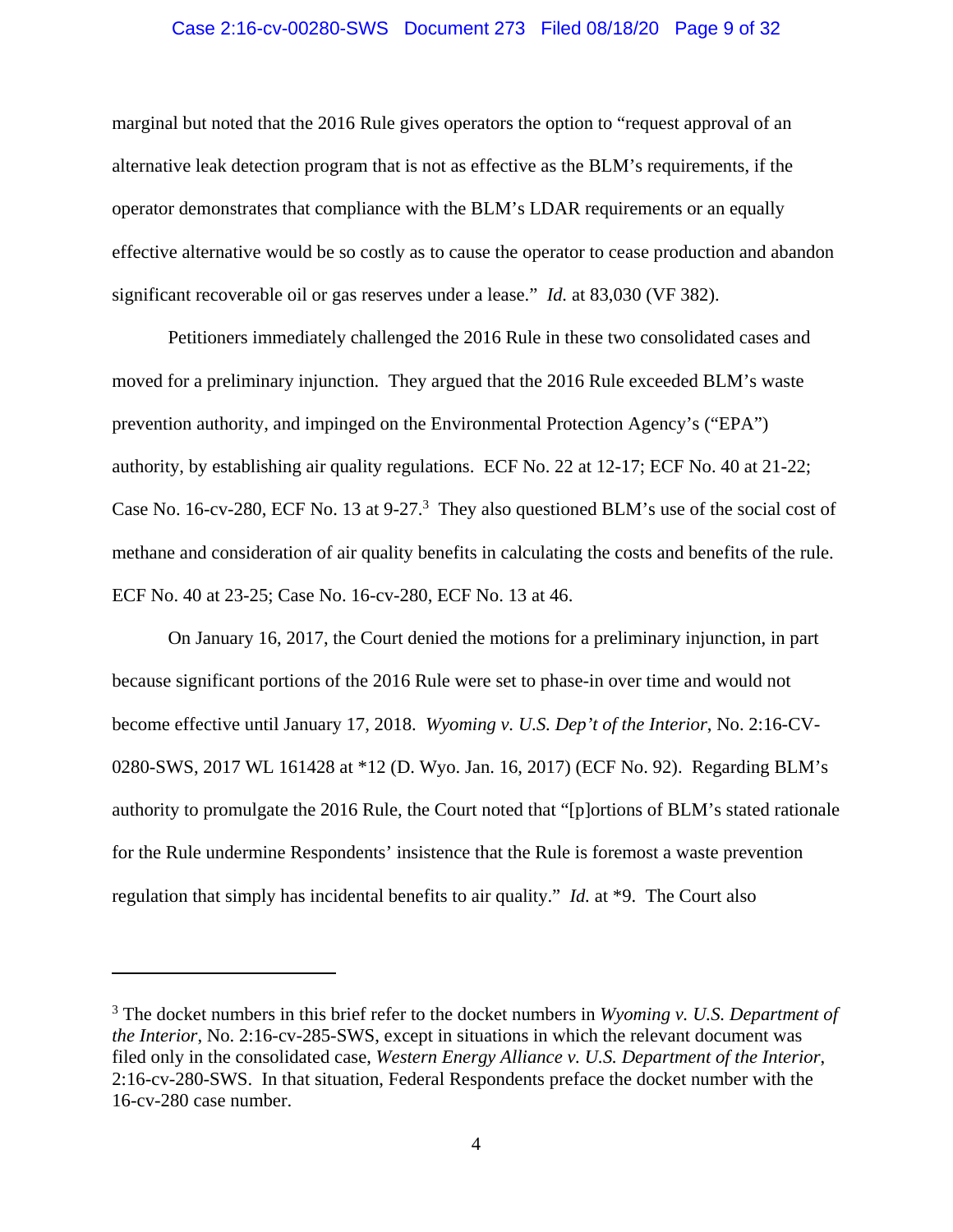#### Case 2:16-cv-00280-SWS Document 273 Filed 08/18/20 Page 10 of 32

"question[ed] whether the 'social cost of methane' is an appropriate factor for BLM to consider in promulgating a resource conservation rule pursuant to its MLA authority." *Id.* at \*10. This Court further criticized the 2016 Rule because its calculated benefits arose from emission reductions and thus were "not attributable to the purported waste prevention purpose of the Rule." *Id.* 

#### **II. The 2018 Revision Rule**

About two months after this Court's order denying Petitioners' motions for a preliminary injunction, on March 28, 2017, President Trump issued an Executive Order on March 28, 2017, requiring that the Secretary of the Interior "review" the Waste Prevention Rule and "if appropriate, . . . as soon as practicable, . . . publish for notice and comment proposed rules suspending, revising, or rescinding" it. Exec. Order No. 13,783, 82 Fed. Reg. 16,093, 16,096, § 7(b) (Mar. 28, 2017). As directed, BLM reviewed the 2016 Rule and determined that it did not align with the policy set forth in Executive Order 13,783, which states that it is "in the national interest to promote clean and safe development of our Nation's vast energy resources, while at the same time avoiding regulatory burdens that unnecessarily encumber energy production, constrain economic growth, and prevent job creation." 82 Fed. Reg. at 16,093; 82 Fed. Reg. 46,458, 46,459-60 (Oct. 5, 2017) (proposed Suspension Rule). In deciding to reexamine the 2016 Rule, BLM also took into account this Court's misgivings regarding the 2016 Rule as set forth in its order denying the motions for preliminary injunction. *See* 82 Fed. Reg. 58,050, 58,050 (Dec. 8, 2017) (final Suspension Rule); 83 Fed. Reg. 49,184, 49,186 (Sept. 28, 2018) (final Revision Rule).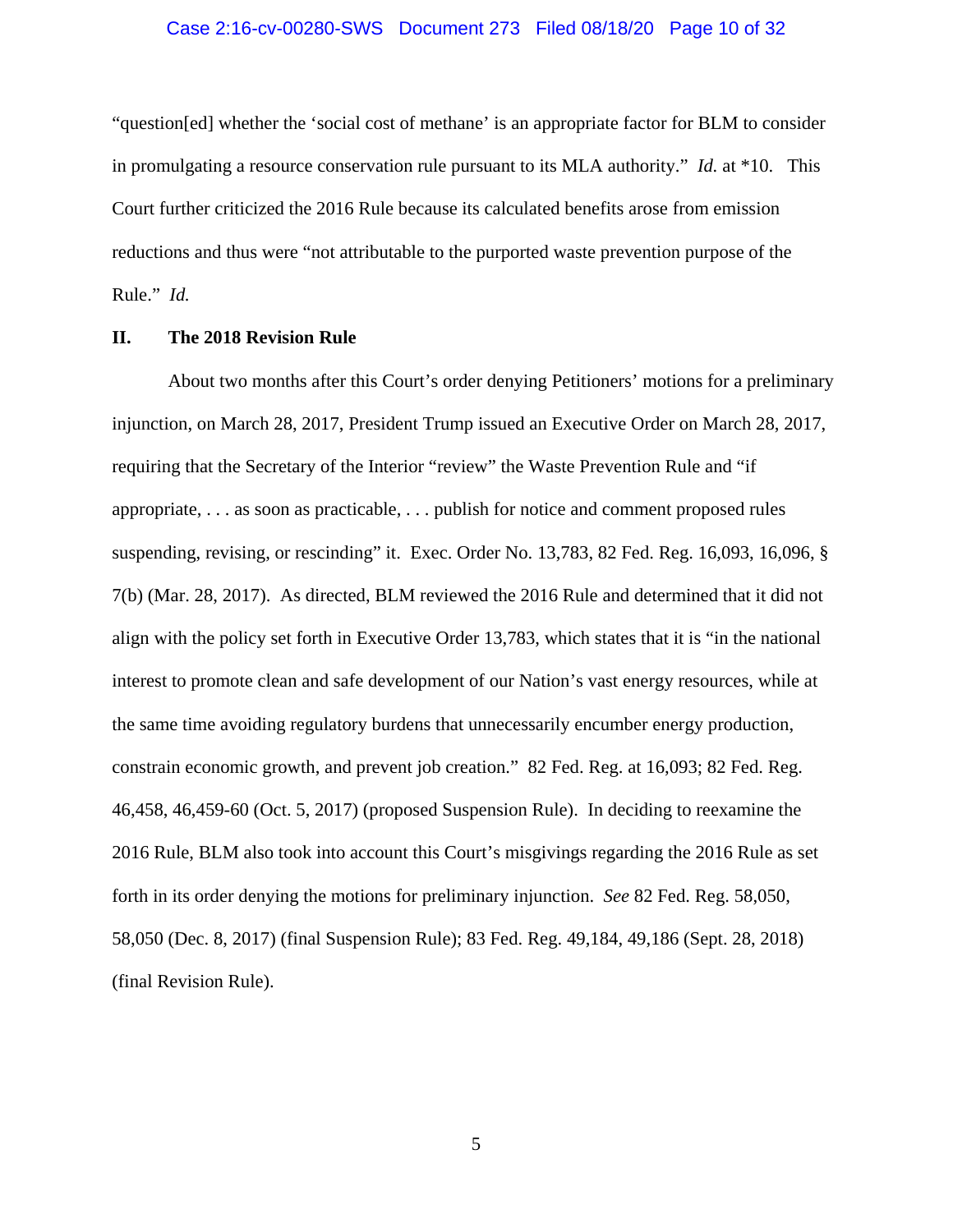#### Case 2:16-cv-00280-SWS Document 273 Filed 08/18/20 Page 11 of 32

After a series of efforts to postpone and suspend the most onerous provisions of the 2016 Rule, and after a stay of those provisions by this Court,<sup>4</sup> on September 28, 2018, BLM issued the final Waste Prevention, Production Subject to Royalties, and Resource Conservation; Rescission or Revision of Certain Requirements ("Revision Rule"), which rescinded and revised portions of the 2016 Rule and returned to "a regulatory framework similar to NTL–4A." 83 Fed. Reg. 49,184, 49,189 (Sept. 28, 2018). The Revision Rule rescinded the requirements of the 2016 Rule that addressed waste minimization plans; capture requirements; well drilling and completions and related operations; pneumatic controllers, pneumatic diaphragm pumps, and storage vessels; and leak detection and repair. It retained provisions that limit allowable, royalty-free venting and flaring during each stage of oil and gas development and production, and it prohibited venting in most circumstances.

In the Revision Rule, BLM determined that the 2016 Rule had exceeded its statutory authority under the MLA. *Id.* at 49,185. BLM said that the "concept of 'waste' underlying the 2016 rule constituted a drastic departure from the concept of 'waste' applied by the Department of the Interior over many decades of implementing the MLA" because it "was based on the

<sup>&</sup>lt;sup>4</sup> This Court is well aware of BLM's efforts to temporarily postpone and suspend portions of the 2016 Rule while the agency completed its reconsideration process. *See* 82 Fed. Reg. 27,430-01 (June 15, 2017); 82 Fed. Reg. 58,050 (Dec. 8, 2017). In both instances, Intervenor Respondents in this case challenged the actions in the Northern District of California. The California courts denied Defendants' motions to transfer the cases back to this Court and vacated the postponement and preliminarily enjoined the suspension. *California v. U.S. BLM*, 277 F. Supp. 3d 1106 (N.D. Cal. 2017); *California v. BLM*, 286 F. Supp. 3d 1054 (N.D. Cal. 2018). This Court then stayed the instant litigation as well as the phase-in provisions of the 2016 Rule in light of BLM's ongoing reconsideration of the 2016 Rule. ECF No. 215. Intervenor Respondents appealed that order, but the appeal was ultimately dismissed as moot after BLM issued the Revision Rule. *Wyoming v. U.S. Dep't of the Interior*, 768 F. App'x 790 (10th Cir. 2019). Shortly thereafter, this Court again stayed these cases pending resolution of the litigation in the Northern District of California challenging the Revision Rule. ECF No. 261.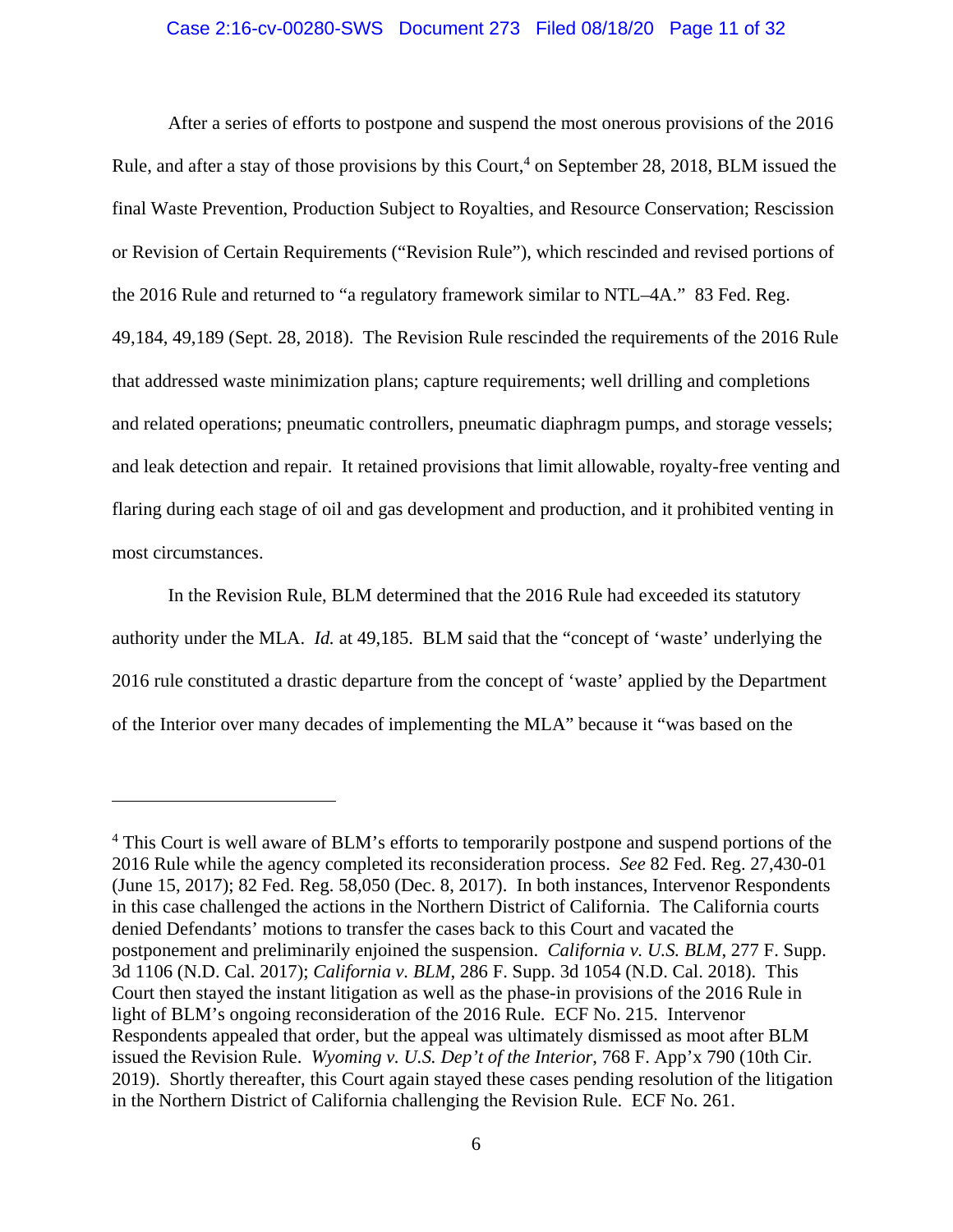#### Case 2:16-cv-00280-SWS Document 273 Filed 08/18/20 Page 12 of 32

premise that essentially any losses of gas at the production site could be regulated as 'waste,' without regard to the economics of conserving that lost gas." *Id.* at 49,186.

BLM also found that "many of the 2016 Rule's requirements placed a particular compliance burden on operators of marginal or low-producing wells, and there is a substantial risk that many of these wells would not be economical to operate with the additional compliance costs." *Id.* at 49,187. BLM explained that the while the 2016 Rule allowed for alternative LDAR programs in some circumstances, it did not allow for a "full exemption from the LDAR requirement[s]" and "it was not clear what would constitute significant recoverable reserves for purposes of determining whether an operator would qualify for an exemption or an alternative LDAR program." *Id.* at 49,187.

BLM used the interim domestic social cost of methane to calculate the costs and benefits of the Revision Rule, and determined that the Revision Rule had net benefits based largely on the rescission of provisions of the 2016 Rule that imposed substantial costs. Applying the interim domestic social cost of methane to the 2016 Rule, BLM determined that over a ten-year period, the 2016 Rule is estimated to result in negative net benefits of "-\$736 million to -\$1.01 billion (net present value (NPV) and interim domestic social cost of methane (SC–CH4) using a 7 percent discount rate) or -\$722 million to -\$1.09 billion (NPV and interim domestic SC–CH4 using a 3 percent discount rate)." *Id.* at 49,186. BLM explained that the 2016 Rule only had positive net benefits if one used the global social cost of methane to calculate costs and benefits, but the global metric was premised on technical support documents "that have since been rescinded." *Id.* at 49,187.

The Revision Rule became effective on November 27, 2018. *Id.* at 49,184. Intervenor Respondents in this case—the States of California and New Mexico and the same coalition of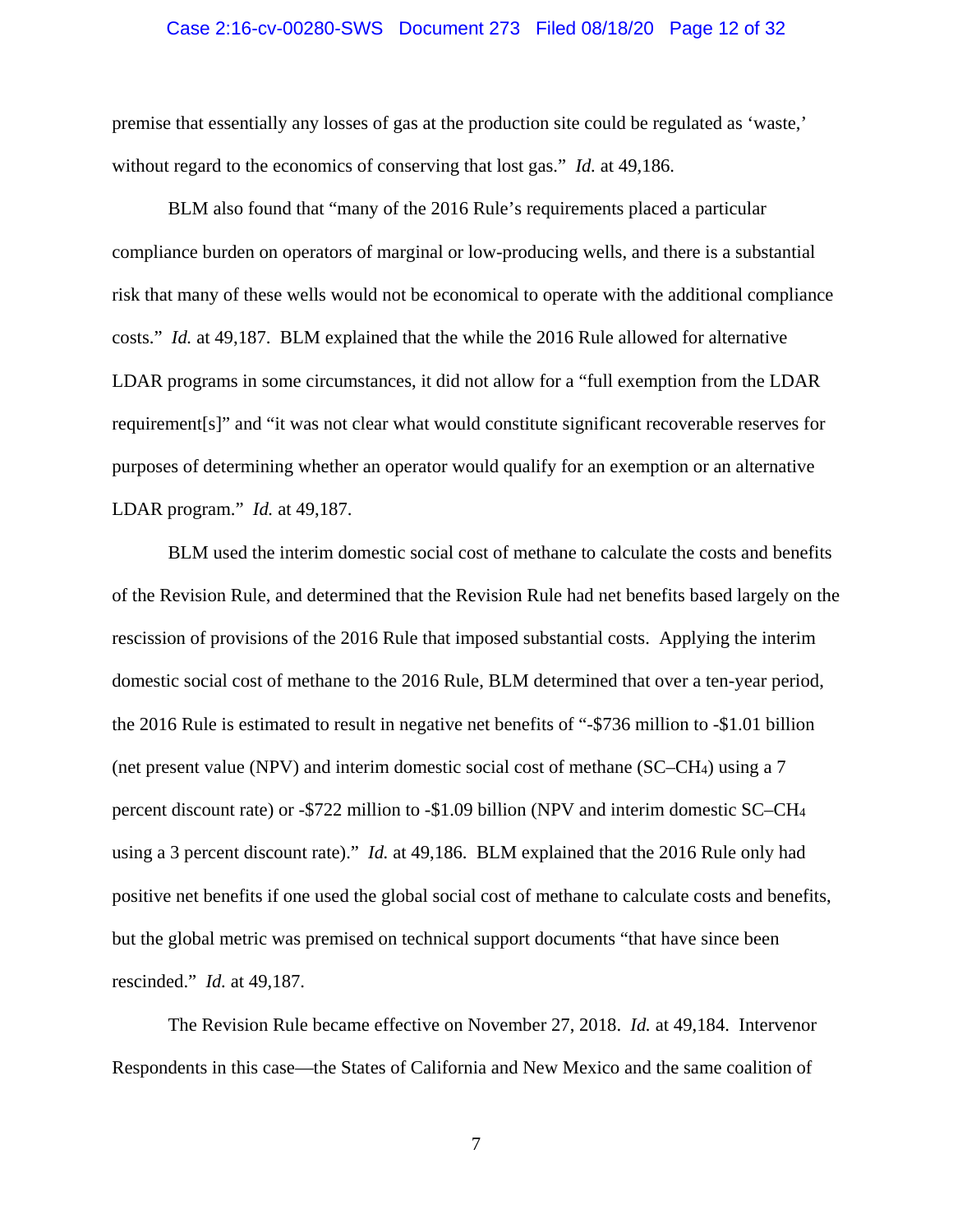#### Case 2:16-cv-00280-SWS Document 273 Filed 08/18/20 Page 13 of 32

citizen and tribal groups—immediately challenged the Revision Rule in the Northern District of California. *California v. Bernhardt*, No. 4:18-cv-5712-YGR (N.D. Cal. filed Sept. 18, 2018); *Sierra Club v. Bernhardt*, No. 4:18-cv-5984-YGR (N.D. Cal. filed Sept. 28, 2018).

On July 15, 2020, the California court issued an order vacating the Revision Rule but stayed that vacatur by 90 days, until October 13, 2020, to allow the parties time to return to this Court to continue the litigation over the 2016 Rule. *California v. Bernhardt*, No. 4:18-cv-5712-YGR, 2020 WL 4001480, at \*44 (N.D. Cal. July 15, 2020). The California court also ordered BLM to provide reports at 30, 60, and 90 days after the entry of its order "detailing the anticipated compliance process with" the 2016 Rule. *Id.* 

The California court analyzed BLM's interpretation of its statutory authority under the MLA under *Chevron* step 2, but held that BLM's interpretation was unreasonable under *Chevron*, as well as arbitrary and capricious under the APA. *Id.* at \*11-17. The court also held that BLM's deference to state and tribal regulations in the Revision Rule was an improper delegation of its own MLA authority, *id.* at \*17-19; BLM's change in position regarding marginal wells was insufficiently justified, *id.* at \*19-23; BLM's use of the interim domestic social cost of methane was arbitrary and capricious, *id.* at \*25-28; BLM failed to quantify the environmental benefits of the 2016 Rule that were foregone under the Revision Rule, *id.* at \*28- 30; BLM failed to adequately explain and justify its calculation of the 2016 Rule's administrative and compliance costs, *id.* at \*30-31; and BLM failed to comply with the National Environmental Policy Act ("NEPA"), *id.* at \*31-42.

#### **III. The Current Posture of This Case**

In 2017, prior to the stay in this case, Petitioners and Intervenor Petitioners filed opening merits briefs, and Intervenor Respondents filed merits response briefs. ECF Nos. 141, 142, 143,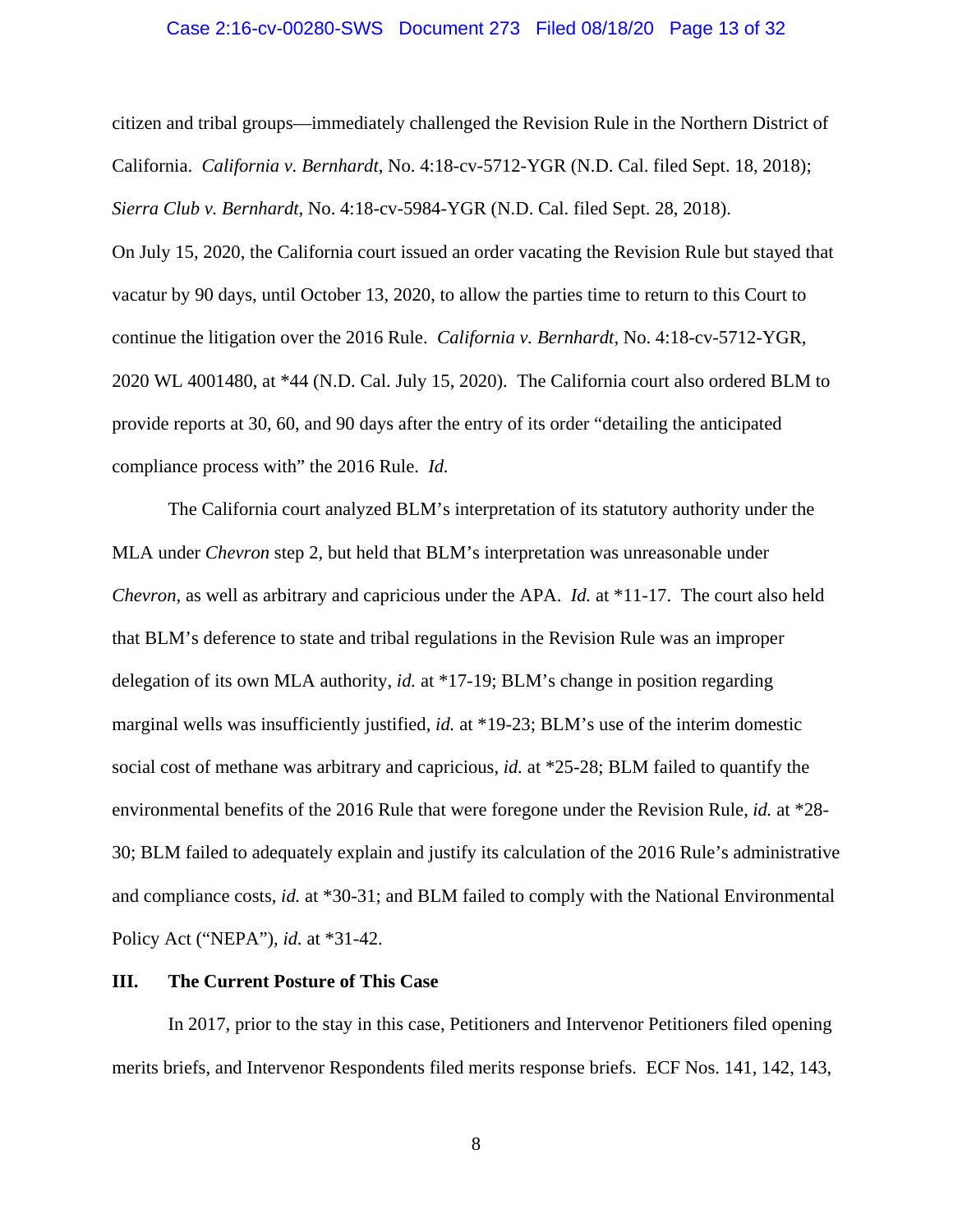144, 174, 175. Federal Respondents filed a motion to dismiss or in the alternative to stay the case in light of the forthcoming Revision Rule in lieu of a merits response brief. ECF No. 176.

Five days after the California court issued its decision, on July 20, 2020, the State Petitioners and Intervenor Petitioners moved the Court to lift the stay in this case and implement a schedule to complete merits briefing. ECF No. 273. On July 21, this Court ordered the parties to submit a proposed expedited merits briefing schedule that would have all briefing complete by September 4, 2020. ECF No. 274. The parties submitted that schedule on July 28, ECF No. 275, and the Court adopted it on July 29. ECF No. 276. Pursuant to that schedule, Federal Respondents submit this supplemental merits response brief.

#### **LEGAL STANDARD FOR CONFESSION OF ERROR**

 "Confessions of error are, of course, entitled to and given great weight, but they do not 'relieve this Court of the performance of the judicial function.'" *Sibron v. New York*, 392 U.S. 40, 58 (1968) (quoting *Young v. United States*, 315 U.S. 257, 258 (1942)). Courts may take the government's confession of error into account when evaluating the fully-briefed merits of the case and may vacate an agency action if the court finds the action flawed. *See Nat'l Parks Conservation Ass'n v. Jewell*, 62 F. Supp. 3d 7 (D.D.C. 2014) (after government confessed error, considering merits of rulemaking in light of administrative record and fully-briefed summary judgment motions and vacating rule); *cf. Carpenters Indus. Council v. Salazar*, 734 F. Supp. 2d 126, 135-36 (D.D.C. 2010) (refusing to vacate despite confession of error without a determination of the merits); *Ctr. for Native Ecosystems v. Salazar*, 795 F. Supp. 2d 1236, 1240- 43 (D. Colo. 2011) (vacating agency action where agency confessed error without a merits determination due to "serious deficiencies" demonstrated by agency's decision to disavow prior legal position).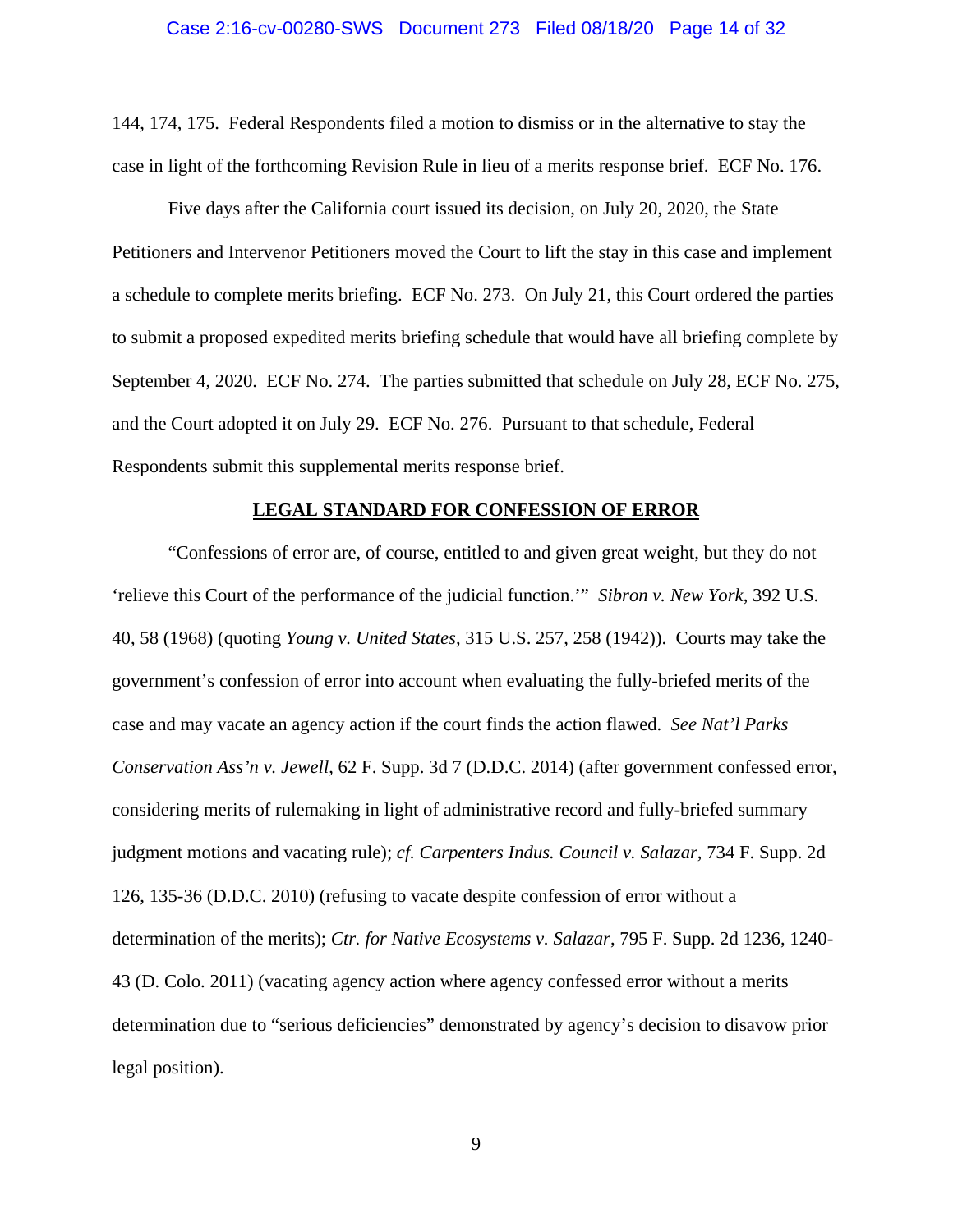#### **ARGUMENT**

 Because the California court has effectively vacated the Revision Rule, BLM is now left to either defend the 2016 Rule, which the agency has already determined is flawed, or confess error in this Court. BLM chooses the latter course and hereby acknowledges that it failed to adequately explain and support certain key aspects of the 2016 Rule, and that this Court could properly find that the agency did not comply with the APA for these reasons, especially in combination. BLM has also determined that the 2016 Rule is premised on an interpretation of its own authority that is inconsistent with the MLA. Under the particular circumstances of this case, it is appropriate for the Court to vacate the 2016 Rule.

### **I. BLM Did Not Adequately Explain or Justify the 2016 Rule.**

The APA requires an agency to "examine the relevant data and articulate a satisfactory explanation for its action including a 'rational connection between the facts found and the choice made.'" *Motor Vehicle Mfrs. Ass'n v. State Farm Mut. Auto Ins. Co.*, 463 U.S. 29, 43 (1983). An agency rule is "arbitrary and capricious if the agency has relied on factors which Congress has not intended it to consider, entirely failed to consider an important aspect of the problem, offered an explanation for its decision that runs counter to the evidence before the agency, or is so implausible that it could not be ascribed to a difference in view or the product of agency expertise." *Id.* 

The MLA requires federal onshore oil and gas lessees to "use all reasonable precautions to prevent waste of oil or gas developed in the land," requires "the exercise of all reasonable diligence, skill, and care in the operation of [the lease]," and authorizes the Secretary to prescribe rules "for the prevention of undue waste." 30 U.S.C. §§ 187, 225. In issuing the 2016 Rule, BLM failed to (1) assess the impact of the 2016 Rule on marginal wells, (2) separately consider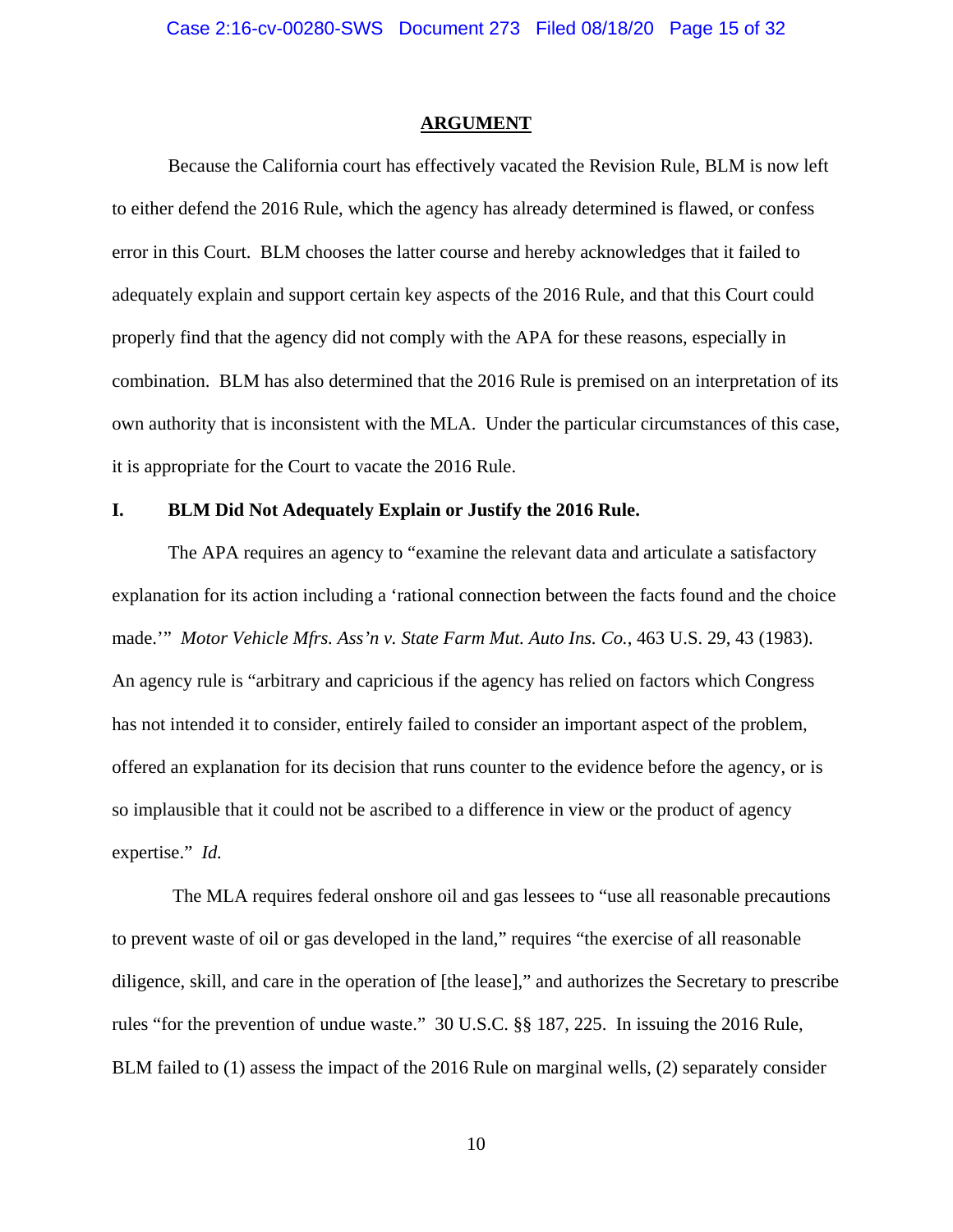#### Case 2:16-cv-00280-SWS Document 273 Filed 08/18/20 Page 16 of 32

the domestic costs and benefits of the 2016 Rule, and (3) explain and identify support for the rule's capture requirements.5

### **A. BLM Failed to Adequately Assess the Impact of the 2016 Rule on Marginal Wells.**

BLM's failure to assess how and to what extent the 2016 Rule would affect marginal wells was a significant error. In the 2016 Rule, BLM acknowledged that approximately 85% of wells on federal and Indian leases are "marginal," meaning they produce 15 barrels of oil equivalent per day or less. 81 Fed. Reg. at 83,029 (VF 381). Commenters on the proposed rule expressed concern about the impact of the 2016 Rule on marginal wells, asserting that "the costs of LDAR for a marginal well far outweigh any benefits in terms of recovery of lost gas." *Id.* They also noted that marginal wells are "only marginally profitable to begin with, and the costs of LDAR could make these wells uneconomical, leading to premature shut-in and a loss of mineral resources." *Id.*; *see also, e.g.*, Response to Comments ("RTC") at 293 (VF 1032-33) (commenter estimating "\$30,000-\$40,000 to purchase and install emission control equipment" which will "turn many marginal wells uneconomical"); RTC at 431 (VF 1170) (commenter noting that plunger lifts "cost \$20,000 - \$30,000 per well, which is more than the remaining net present value of many of these marginal wells"); RTC at 481 (VF 1220) (commenter estimating that "cost burden of semi-annual FLIR surveys would add approximately \$1,600 a year to the operating cost of very marginal wells and would equate to a 15% increase in operating cost"). BLM itself confirmed these concerns. *See* 2016 RIA at 123 (VF 569) (noting that while BLM

<sup>&</sup>lt;sup>5</sup> BLM determined that the agency had erred in its approach to these three aspects of the 2016 Rule as part of its rulemaking process for the Revision Rule, and these three issues formed part of the basis for the agency's rescission of much of the 2016 Rule. *See, e.g.*, 83 Fed. Reg. at 49,186-87, 49,190, 49,192-93, 49,196.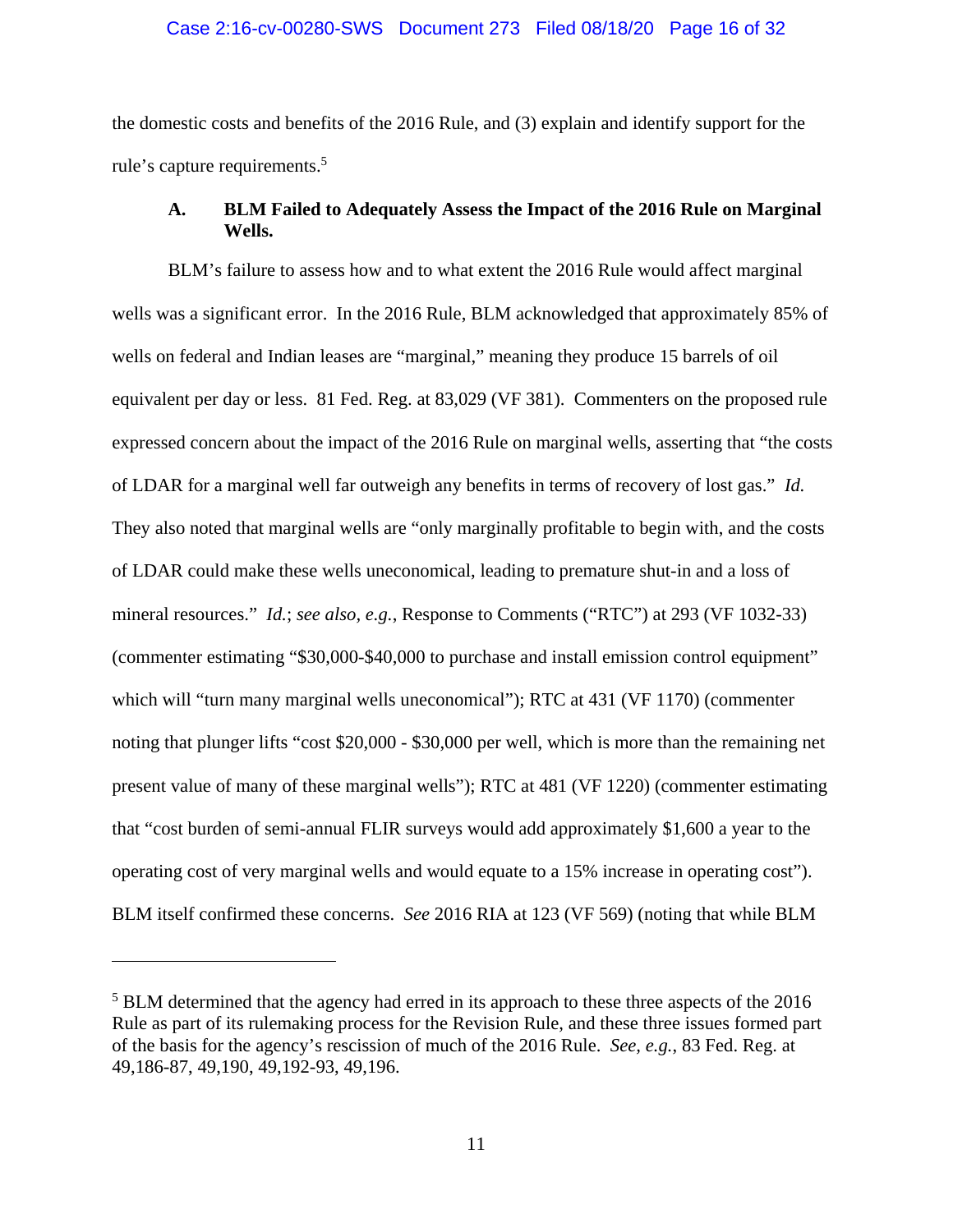#### Case 2:16-cv-00280-SWS Document 273 Filed 08/18/20 Page 17 of 32

"generally believe[s] that the cost savings available to operators would exceed the compliance  $costs<sup>6</sup>$  or that the compliance costs would not be as significant as to force the operator to prematurely abandon the well," "some existing leases might not support the investments" and "specific requirements," such as those requiring equipment replacement and LDAR programs, "are likely to impact existing wells that are classified as marginal"); RTC at 483 (VF 1222) (same).

In response to these comments and concerns, BLM added a provision allowing operators to request an alternative LDAR program that is "not as effective as the BLM's requirements, if the operator demonstrates that compliance with the BLM's LDAR requirements or an equally effective alternative would be so costly as to cause the operator to cease production and abandon significant recoverable oil or gas reserves under a lease." 81 Fed. Reg. at 83,030 (VF 382).<sup>7</sup> But BLM did not evaluate the technical feasibility of this option or whether it would, in fact, prevent an operator from shutting in a marginal well that becomes unprofitable in light the 2016 Rule's

<sup>&</sup>lt;sup>6</sup> This belief is contrary to the data in the 2016 Rule RIA that demonstrate that compliance costs will exceed cost savings (i.e., the value of the gas conserved) for the 2016 Rule's requirements regarding capture targets, pneumatic controllers, pneumatic pumps, storage tanks, and LDAR. *Compare* 2016 RIA at 5, 106 (VF 451, 552) *with* 2016 RIA at 6, 109 (VF 452, 555). In the 2016 Rule RIA, the only requirement for which the cost savings *may* exceed compliance costs is liquids unloading, for which total annual costs range from \$5-6 million and cost savings range from \$5-8 million. These numbers do not account for other additional costs that do not generate cost savings, such as flare measurement and administrative costs. 2016 RIA at 5, 106 (VF 451, 552).

 $7$  The 2016 Rule included various exemptions for circumstances in which compliance would "cause the operator to cease production and abandon significant recoverable oil or gas reserves under a lease." VF 435, 437-38, 440. This exemption standard is a departure from that contained in NTL-4A, which focused on energy economics. Specifically, NTL-4A authorized BLM to approve venting or flaring where the expenditures necessary to market or use the gas are not "economically justified" and "conservation of the gas would lead to premature abandonment of recoverable oil reserves *and ultimately to a greater loss of equivalent energy than would be recovered if the venting or flaring were permitted to continue.*" VF 3799 (emphasis added).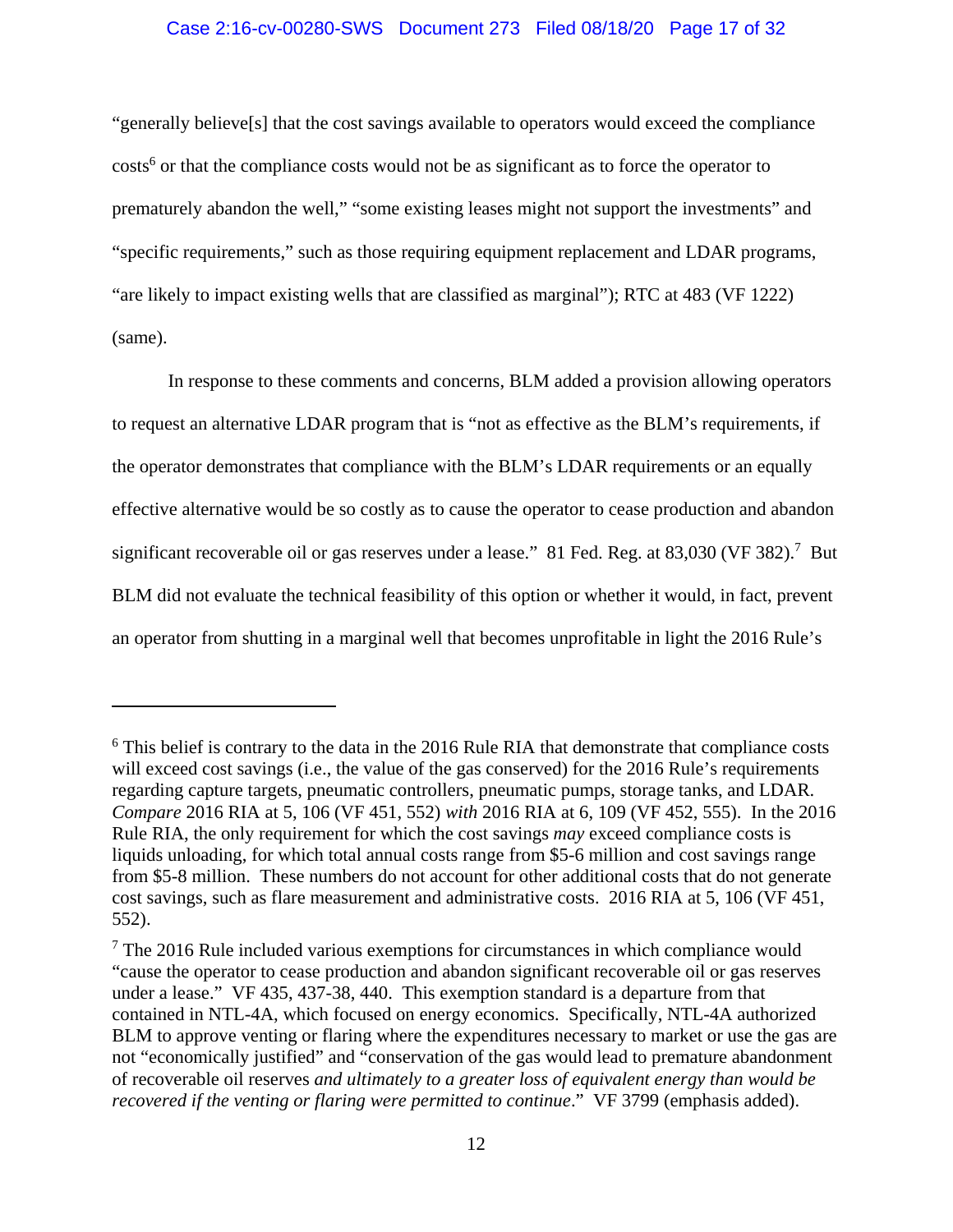#### Case 2:16-cv-00280-SWS Document 273 Filed 08/18/20 Page 18 of 32

compliance costs. Rather, the agency added this provision at the last minute as a fail-safe—in recognition of its own concerns and the concerns of commenters that the 2016 Rule's LDAR requirements could potentially cause marginal wells to shut-in, thereby stranding mineral resources—but did not conduct any analysis to make sure it would function as the fail-safe it was intended to be. *See* 2016 RIA at 83-95 (VF 529-541) (analyzing LDAR requirements but not addressing marginal wells or less effective alternative option). For example, BLM did not consider what would constitute a minimally effective LDAR program or calculate the cost of a such a program to determine if a less effective program would sufficiently reduce compliance costs to render a marginal well sustainable. It also did not explain how it would define "significant recoverable oil or gas reserves" for purposes of approving a less effective LDAR program, or analyze how many wells might meet that standard.<sup>8</sup>

BLM also failed to account for the administrative costs on the agency and operators of seeking approval of an alternative LDAR program, or the risk that BLM and the operator could not reach agreement on an alternative program. Confusingly and without explanation, BLM estimated it would only receive 20 applications per year from operators seeking alternative LDAR programs, 2016 RIA at 98 (VF 544), despite the fact that 85% of 96,000 BLMadministered wells are marginal, 81 Fed. Reg. at 83,029 (VF 381), and its own analysis showed

<sup>&</sup>lt;sup>8</sup> Although BLM did provide a bit more guidance as to the meaning of the phrase "cease" production and abandon significant recoverable oil reserves" in the context of the 2016 Rule's capture requirements, that guidance is nevertheless vague. *See* 81 Fed. Reg. at 83,052 (VF 404). For example, BLM's explanation of the standard stated that, "depending on the specific economic circumstances of the lease, it *may* be sufficient for an operator to show that it would have to shut in the wells on a lease for a time period on the order of a year or two." *Id.*  (emphasis added). It remains unclear how the "specific economic circumstances" of any individual lease will affect BLM's determination, whether a shut-in of one year or two years is necessary, and whether a two-year shut-in would even be sufficient to meet the standard.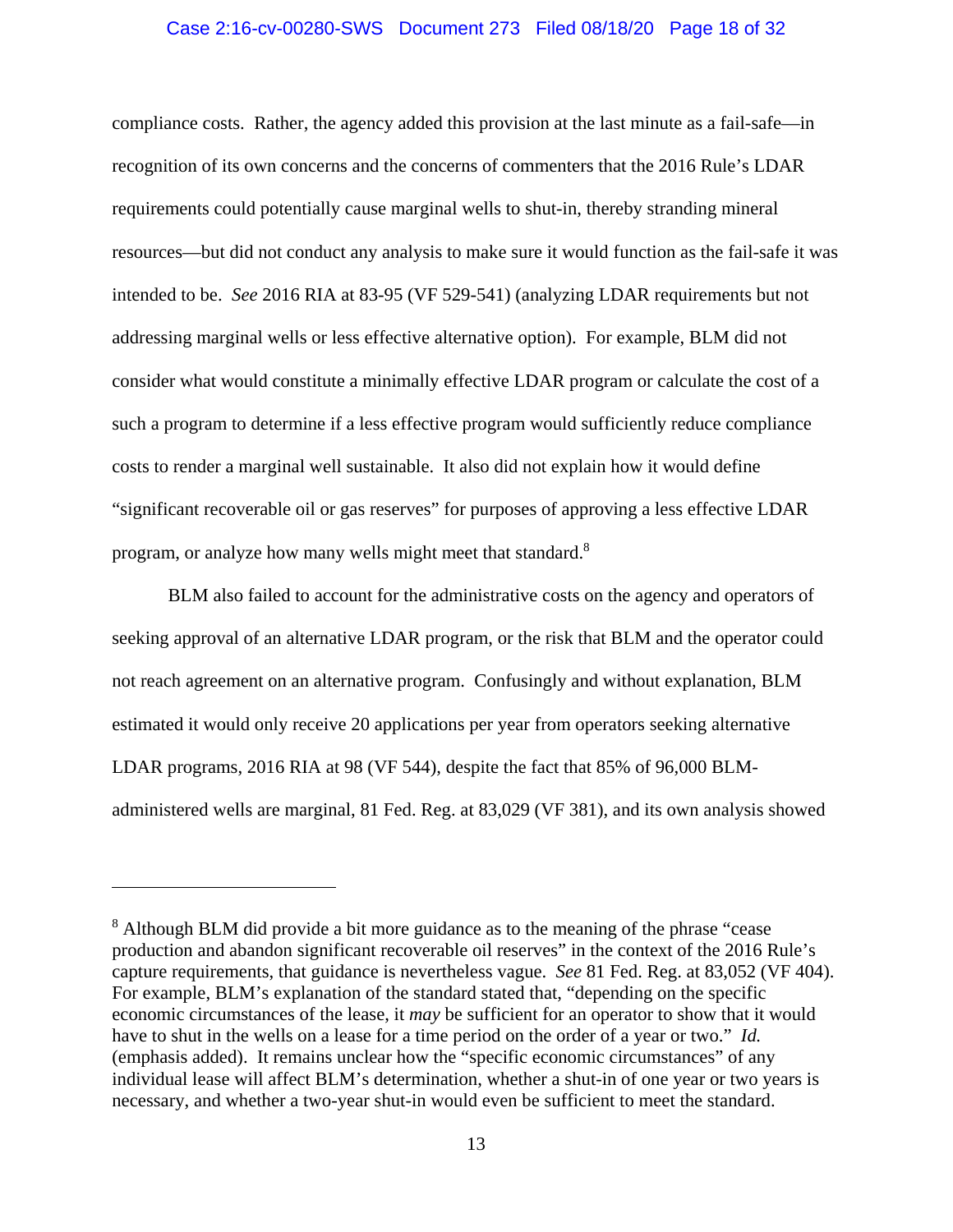#### Case 2:16-cv-00280-SWS Document 273 Filed 08/18/20 Page 19 of 32

that the LDAR requirements in particular would cost substantially more than the value of the gas they would conserve and could be justified only by reliance on social benefits. *Compare* 2016 RIA at 5 (VF 451) (total annual costs of \$83 million) *with* 2016 RIA at 6 (VF 452) (total annual cost savings of \$12-21 million).

In the 2016 Rule, BLM chided commenters for failing to support their emissions estimates for marginal wells with data and evidence, 81 Fed. Reg. at 83,009, 83,029 (VF 361, 381), but then itself assumed that marginal wells could take on the costs of a less effective LDAR program with no analysis whatsoever. *Id.* at 83,030 (VF 382). BLM does not defend that approach under the APA on the record here.<sup>9</sup>

### **B. BLM Failed to Separately Consider the Domestic Costs and Benefits of the 2016 Rule.**

BLM's cost-benefit analysis for the 2016 Rule was also flawed. A large percentage of the calculated benefits—as much as 90%—was attributable to reduced methane emissions. 2016 RIA 5-7 (VF 451-53). As this Court noted, "the Rule only results in a 'net benefit' if the 'social cost of methane' is allowed to be factored into the analysis." *Wyoming*, 2017 WL 161428 at \*9. BLM calculated those net benefits using the *global* social cost of methane, while failing to separately analyze the United States' *domestic* share of those benefits as required by OMB Circular A-4. Specifically, OMB Circular A-4 requires agencies also to consider and to "report[] separately" the "benefits and costs that accrue to citizens and residents of the United States." VF

<sup>&</sup>lt;sup>9</sup> The California court rejected BLM's concerns about marginal wells as a justification for the Revision Rule, not based on the substance of the agency's concerns about the viability of marginal wells in light of the 2016 Rule's compliance costs, but rather because BLM's analysis was not "properly disclosed and subject to public comment." *California*, 2020 WL 4001480, at \*20-22.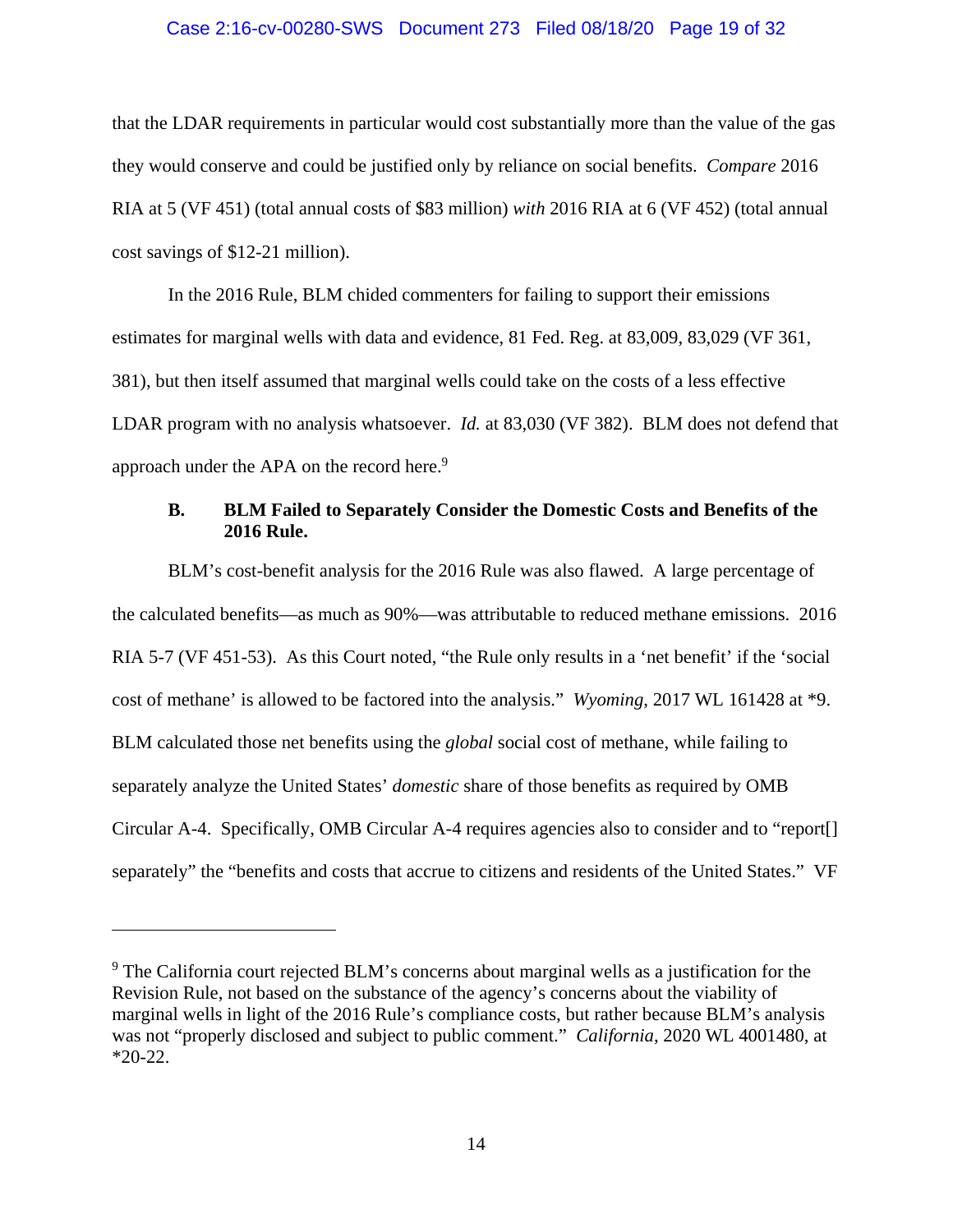7661; *see California*, 286 F. Supp. 3d at 1069 (finding OMB Circular A-4 does not require consideration of global impacts).<sup>10</sup> Although BLM previously defended its use of a global, rather than domestic, measure of the social cost of greenhouse gases on the ground that "suitable methodologies for estimating domestic damages do not currently exist," RTC at 455 (VF  $1194$ ),<sup>11</sup> BLM subsequently did make this very calculation in the 2018 Revision Rule notwithstanding any methodological limitations.12 83 Fed. Reg. at 49,190. But regardless of whether a "suitable" methodology for quantification of benefits existed, BLM failed to assess qualitatively such benefits, and to account for them in its decision making.

Nor did BLM properly explain whether the "social cost of methane" was even the proper metric for calculating the 2016 Rule's ostensible benefits. *Wyoming*, 2017 WL 161428 at \*10. The 2016 Rule operates under an unexplained presumption that including the social benefits of

<sup>&</sup>lt;sup>10</sup> OMB Circular A-4 also directs agencies to report effects "beyond the borders of the United States" separately, VF 7661, but again BLM's error was in *only* reporting the effects "beyond the borders of the United States." *Id.*

 $11$  The 2016 National Academies of Science ("NAS") report noted that the social cost of methane "depends on a number of inputs that are uncertain," ranging from uncertainty arising from the natural world, human behavior, and modeling challenges, rendering the cost-benefit analysis itself uncertain. The NAS report continued that "[i]t is also important to model uncertainty in order to provide a range of plausible estimates for cost-benefit analysis." VF 19867. Mindful of these limitations, there is no reason to think that a domestic analysis cannot also be performed, so long as the uncertainty is modeled and disclosed as it must also be with the global metric. Nor is the lack of a peer reviewed metric an obstacle to considering the domestic impacts of the Rule. *See Lands Council v. Martin*, 529 F.3d 1219, 1226 (9th Cir. 2008) ("We find no legal requirement that a methodology be 'peer-reviewed or published in a credible source.'")*.*

 $12$  Although the California district court criticized BLM's use of the domestic model, that criticism appears to be based on the court's assessment of what it believes to be the "best available scientific data" rather than deferring to agency's expertise as required by controlling precedent. *California*, 2020 WL 4001480, at \*26; *see Native Ecosystems Council v. Weldon,* 697 F.3d 1043, 1051 (9th Cir. 2012) ("A court generally must be 'at its most deferential' when reviewing scientific judgments and technical analyses within the agency's expertise under NEPA." (citing *N. Plains Res. Council v. Surface Transp. Bd.,* 668 F.3d 1067, 1075 (9th Cir.  $2011$ ))).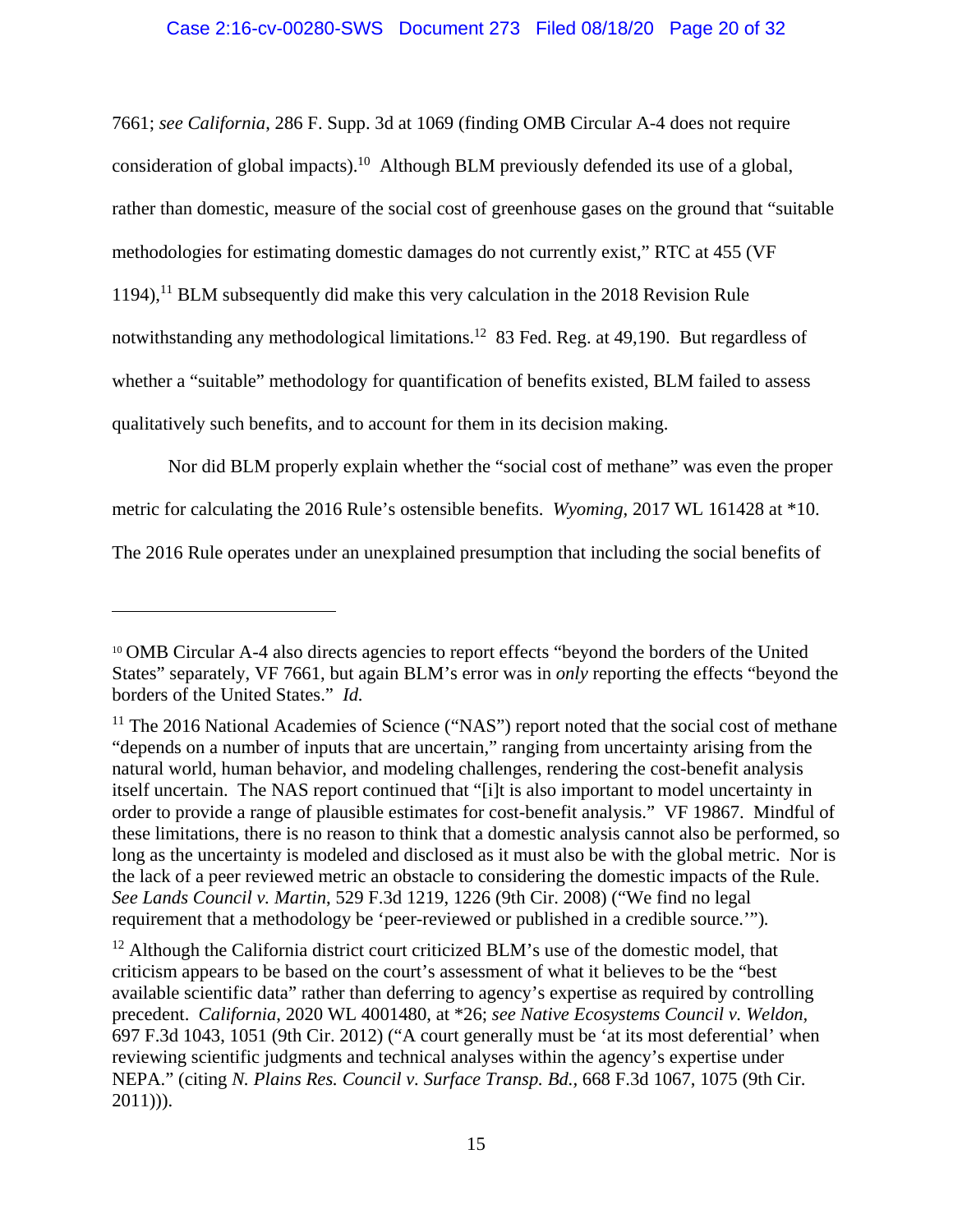#### Case 2:16-cv-00280-SWS Document 273 Filed 08/18/20 Page 21 of 32

the rule is the proper means of calculating its costs and benefits, and that the social cost of methane is the best means of capturing those benefits. This Court previously questioned whether the "social cost of methane" as opposed to compliance costs "is an appropriate factor for BLM to consider in promulgating a resource conservation rule pursuant to its MLA authority. *Id.* The Court also criticized the 2016 Rule because its calculated benefits arose from emission reductions and thus were "not attributable to the purported waste prevention purpose of the Rule." *Id.* Furthermore, while commenters expressed concerns that the social cost of methane failed to provide the "'scientifically and economically defensible' estimates that are required by OMB for conducting meaningful benefit–cost analysis," RTC at 439 (VF 1178), BLM proceeded to employ the social cost of methane in furthering its novel interpretation of its waste authority under the MLA, which, as discussed *infra*, is itself unreasonable. RTC at 448-49 (VF 1187-88). BLM therefore failed to adequately explain why it used a global emissions metric to quantify the benefits arising from a rule designed to curb domestic waste under the MLA.

## **C. BLM Failed to Explain and Support the Capture Requirements of the 2016 Rule.**

Finally, BLM failed to provide sufficient analysis and justification for the 2016 Rule's gas capture percentage requirement. Specifically, the 2016 Rule attempted to "clarify[] the criteria for determining when incidental and necessary disposal of gas accompanying oil production crosses the line into unreasonable waste of public gas resources" and expressed "these criteria in the form of a gas capture target." 81 Fed. Reg. 83,048. As a practical matter, operators that exceed the applicable gas capture targets would have to pay royalties for the excess flared gas. *Id.* Section 3179.7 established targets ranging from 85% to 98% that were to be incrementally phased in during the first nine years. *Id.* at 83,082; RIA at 24, 42 (VF 470, 488). The 2016 Rule allowed operators to calculate capture percentages across a state, county, or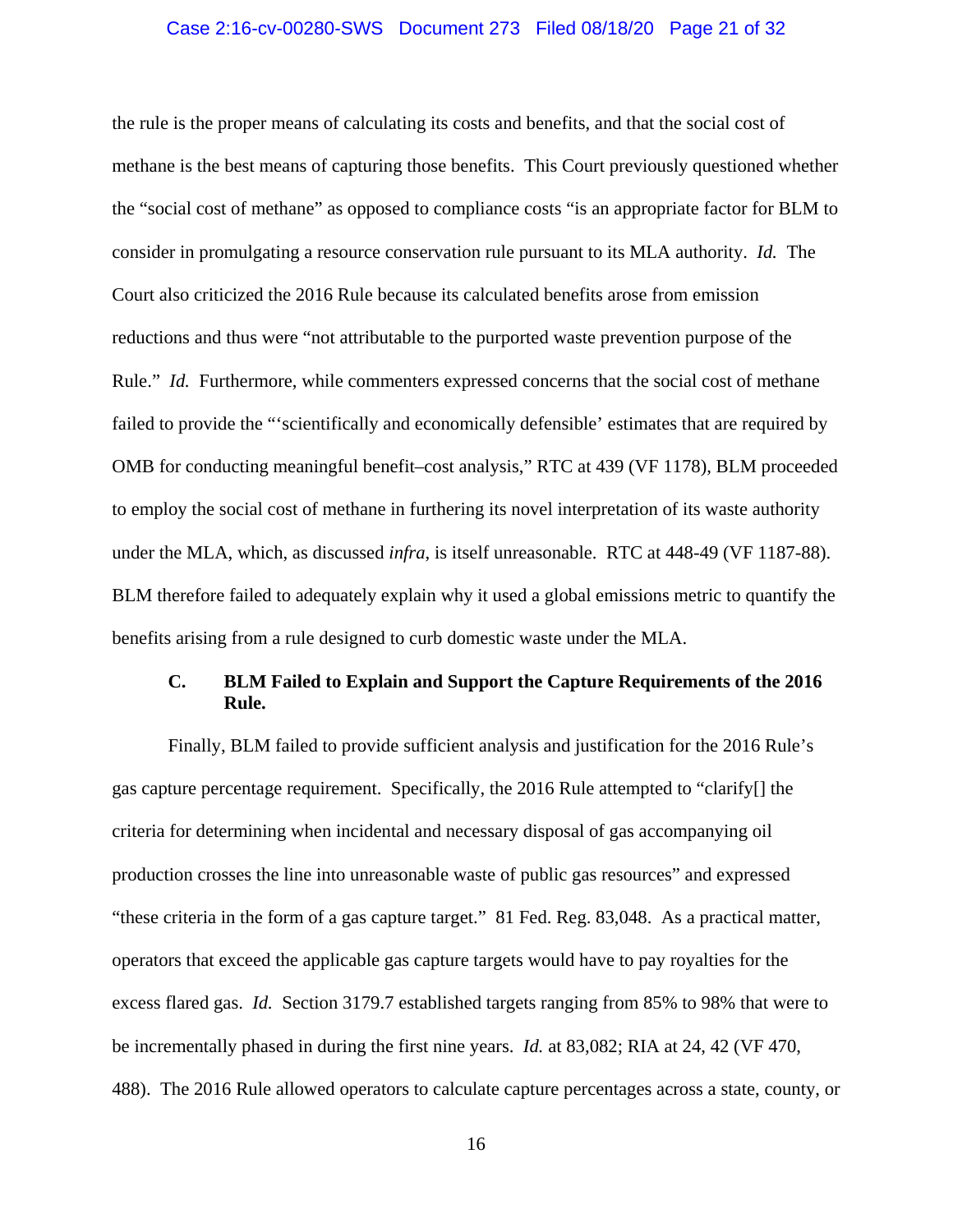#### Case 2:16-cv-00280-SWS Document 273 Filed 08/18/20 Page 22 of 32

lease-by-lease basis. *Id.* And if operators demonstrated that any particular gas capture target would lead to premature well shut-in by causing the operator to "abandon significant recoverable oil reserves under the lease," BLM had discretion to approve an alternative capture percentage. RIA at 24 (VF 470).

Despite the importance of the gas capture's putative requirement to prevent "unreasonable waste," neither the RIA nor the 2016 Rule itself provided any explanation why BLM established gas capture targets between 85% to 98% over a nine-year period. RIA at 42 (VF 488). Indeed, BLM offered no evidence that this new requirement was consistent with historical practice or that it had conducted any quantitative analysis to ensure that the gas capture target percentages were themselves reasonable. RIA at 41-49 (VF 487-495). Rather, BLM recognized that operators may elect to curtail production to avoid additional penalties from the gas capture requirements, reasoning that deferring production is "not lost" gas, but without any elaboration on what the precise impact might be. RIA at 44 (VF 490). Nor did BLM explain why the nine-year phase-in period was reasonable as opposed to a longer timeframe given the RIA's acknowledged reliance on new alternative capture technologies to satisfy the gas capture requirements. *Id*. BLM also left significant uncertainty concerning the approval criteria for alternative capture percentages for operators on the brink of premature shut-in; there was no clear explanation as to what constituted "significant recoverable oil reserves" so as to merit the alternative capture targets. RIA at 24 (VF 470); *contra* VF 3799 (NTL-4A standard for approving venting or flaring of oil-well gas). Finally, the RIA not only failed to show that the capture percentage requirements would create net benefits, but also acknowledged that it could result in a net loss of up to \$217 or \$278 million depending on the discount rate employed. RIA at 49 (VF 495). BLM's failure to assess fully a requirement that could impose such significant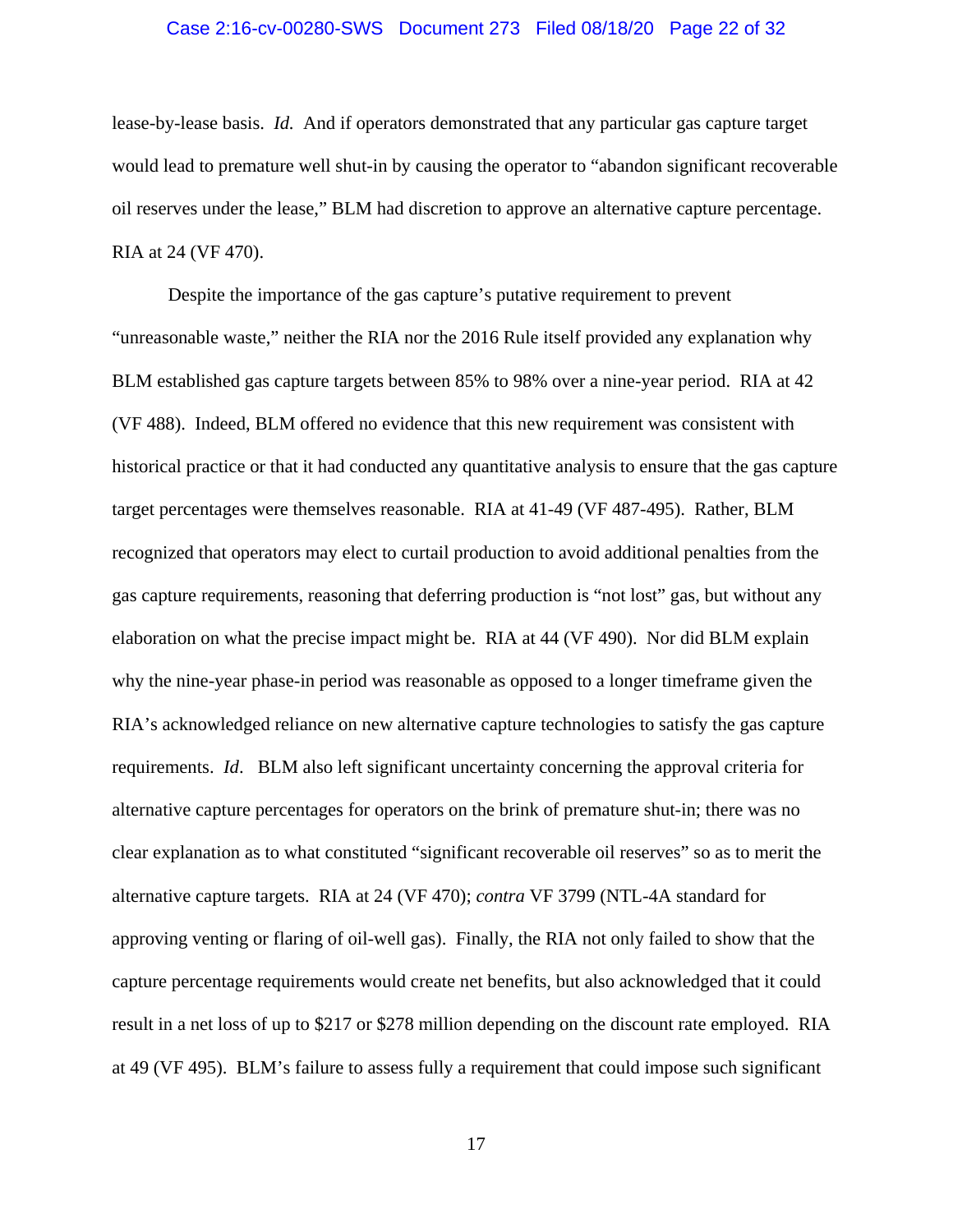#### Case 2:16-cv-00280-SWS Document 273 Filed 08/18/20 Page 23 of 32

costs on operators was a substantial omission in its explanation and justification of the 2016 Rule.

#### **II. BLM Erred in Its Interpretation of Its Statutory Authority in the 2016 Rule.**

Because the flaws in BLM's issuance of the 2016 Rule, discussed above, render the 2016 Rule procedurally incorrect, the Court need not reach the agency's statutory authority under the MLA to resolve this case. However, BLM's overbroad interpretation of its authority in the context of this case provides another ground for a finding that the agency committed error.

As this Court has recognized, "[i]t is axiomatic that an administrative agency's power to promulgate legislative regulations is limited to the authority delegated by Congress." *Wyoming v. U.S. Dep't of the Interior*, No. 2:15-CV-041-SWS, 2016 WL 3509415, at \*3 (D. Wyo. June 21, 2016), *vacated on other grounds by Wyoming v. Zinke*, 871 F.3d 1133 (10th Cir. 2017) (quoting *Bowen v. Georgetown Univ. Hosp.*, 488 U.S. 204, 208 (1988)). "Regardless of how serious the problem an administrative agency seeks to address, . . . it may not exercise its authority 'in a manner that is inconsistent with the administrative structure that Congress enacted into law." *Id.* (quoting *FDA v. Brown & Williamson Tobacco Corp.*, 529 U.S. 120, 125 (2016)). "Where a case involves an administrative agency's assertion of authority to regulate a particular activity pursuant to a statute that it administers, the court's analysis is governed by *Chevron U.S.A. Inc. v. Nat. Res. Def Council, Inc.*, 467 U.S. 837 (1984)." *Id.* Under step 1 of *Chevron*, "a reviewing court must first ask whether Congress has directly spoken to the precise question at issue. If Congress has done so, the inquiry is at an end; the court 'must give effect to the unambiguously expressed intent of Congress.'" *Brown & Williamson*, 529 U.S. at 132. If Congress's intent is not unambiguous, the court must proceed to step two. Under step two, "if Congress has not specifically addressed the question, a reviewing court must respect the agency's construction of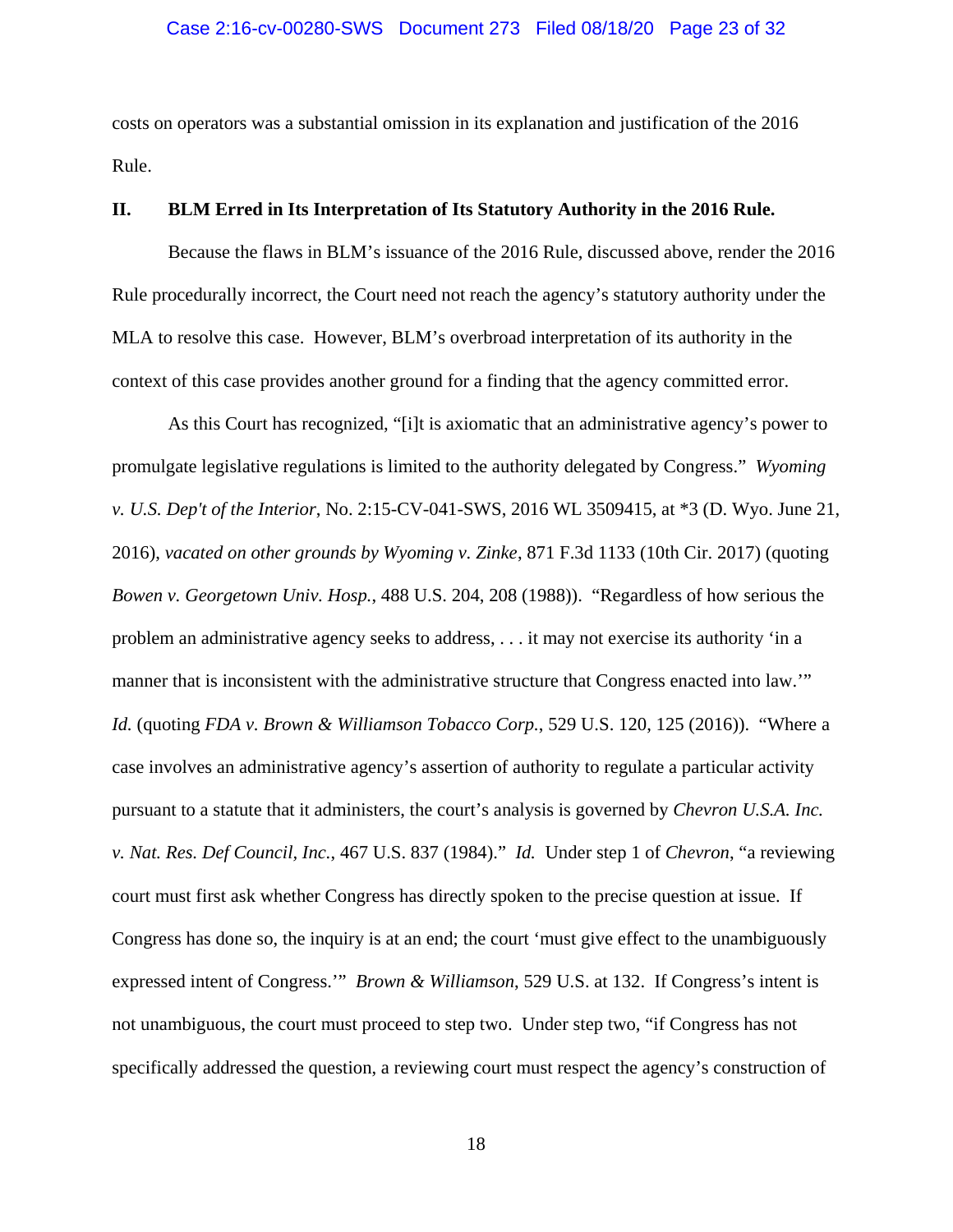#### Case 2:16-cv-00280-SWS Document 273 Filed 08/18/20 Page 24 of 32

the statute so long as it is permissible." *Id.* Here, the 2016 Rule is premised on an assertion of authority that exceeds the authority delegated to BLM by Congress in the MLA, and is therefore unlawful.

The MLA states that all federal onshore oil and gas leases "shall be subject to the condition that the lessee will, in conducting his explorations and mining operations, use all reasonable precautions to prevent waste of oil or gas developed in the land . . . ." 30 U.S.C. § 225. The MLA further provides that "[e]ach lease shall contain provisions for the purpose of insuring the exercise of all reasonable diligence, skill, and care in the operation of [the lease]," as well as "a provision that such rules . . . for the prevention of undue waste as may be prescribed by [the Secretary] shall be observed . . . ." 30 U.S.C. § 187.

In the 2016 Rule, BLM interpreted its waste prevention authority to encompass regulations intended to benefit the environment and improve air quality, regardless of whether those regulations would reflect the behavior of a reasonable, prudent oil and gas operator. *See, e.g.*, 81 Fed. Reg. at 83,021 (VF 373) ("[T]he BLM has the authority to manage public and tribal oil and gas resources to reduce waste and ensure environmentally responsible development."). Indeed, the 2016 Rule was expected to impose \$110-\$275 million in annual compliance costs to conserve \$20-\$157 million worth of gas each year. 2016 RIA at 5-6 (VF 451-52) (using 3% discount rate). The aggregate costs were only offset if the agency included the social benefits of the rule as calculated using the global social cost of methane. *Id; see supra* § I.B*.* 

While the MLA's waste provisions are ambiguous under *Chevron* step 1, allowing BLM discretion to interpret them, *see Wyoming*, 2017 WL 161428 at \*5; *California*, 2020 WL 4001480, at \*10-11, the interpretation in the 2016 Rule is not "a permissible construction of the" MLA and is therefore unreasonable under *Chevron* step 2. *City of Arlington v. FCC*, 569 U.S.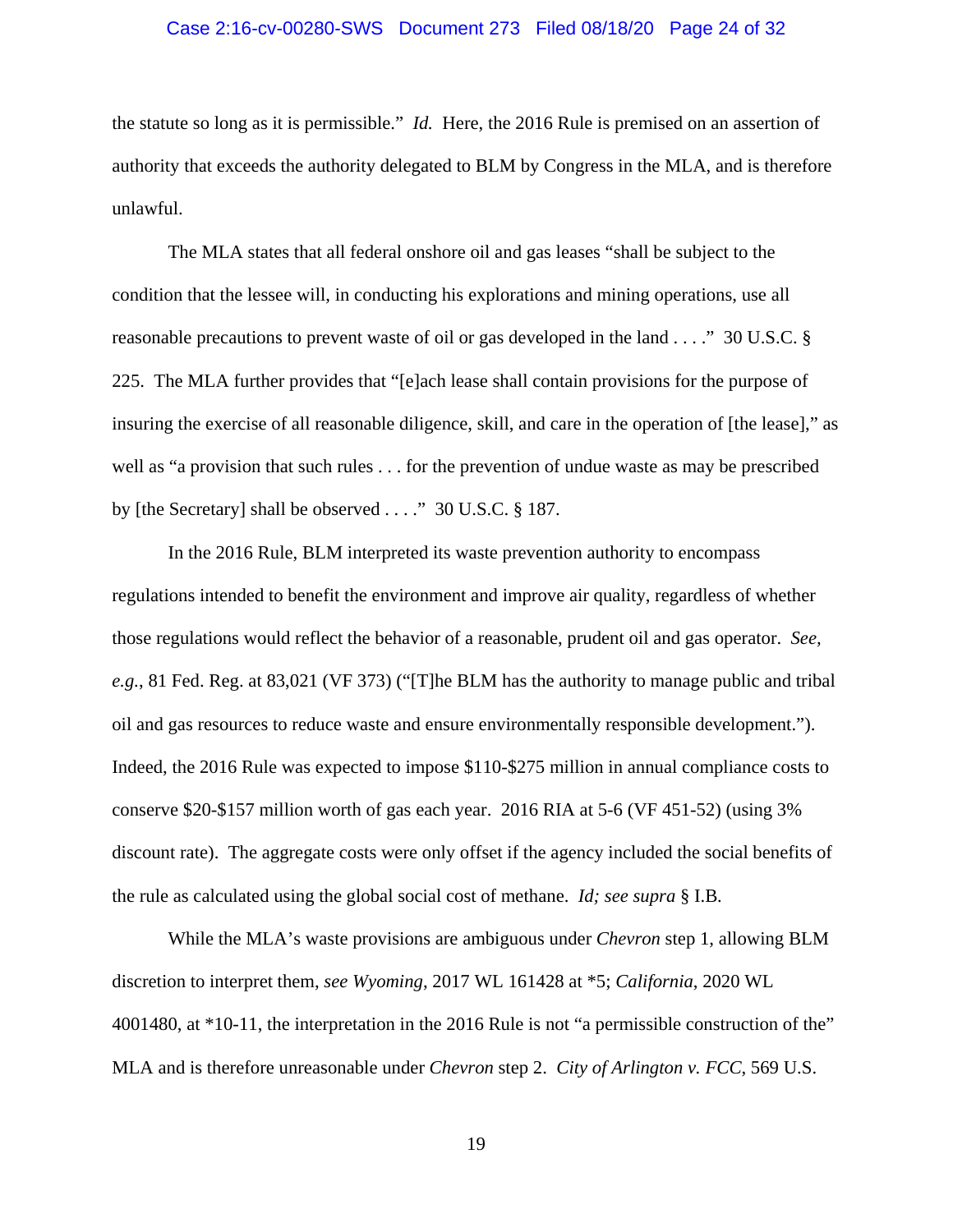#### Case 2:16-cv-00280-SWS Document 273 Filed 08/18/20 Page 25 of 32

290, 296 (2013). In enacting the MLA, Congress incorporated a "prudent operator" standard through the provisions requiring lessees to exercise "*reasonable* diligence, skill, and care" in the operation of the lease, and subjecting federal leases to the condition that lessees will use "all *reasonable* precautions to prevent waste of oil or gas developed in the land." 30 U.S.C. §§ 187, 225 (emphasis added); *see also Nola Grace Ptasynski*, 63 IBLA 240, 247-48 (1982) (holding prudent operator standard applies to federal leases governed by MLA). Under the "prudent operator" standard, which was part of oil and gas law well before the MLA was enacted in 1920, lessees have an obligation of reasonable diligence in the developing and marketing of oil and gas from the lease, with due regard for the interest of both the lessee and the lessor. *See Brewster v. Lanyon Zinc Co.*, 140 F. 801, 814 (8th Cir. 1905) ("It is only to the end that the oil and gas shall be extracted with benefit or profit to both [lessee and lessor] that reasonable diligence is required."). The prudent operator standard does not require a lessee to lose money extracting oil or gas. *E.g., id.*; *Olsen v. Sinclair Oil & Gas Co.* 212 F. Supp. 332, 333 (D. Wyo. 1963) ("Under the usual statement of the standard for prudent operation there is no obligation upon the lessee to drill offset wells unless there is a sufficient quantity of oil or gas to pay a reasonable profit to the lessee over and above the cost of drilling and operating the well."). The exercise of "reasonable diligence" and employment of "reasonable precautions" under the MLA do not require an operator to render its operations uneconomical by capturing and marketing uneconomic gas. To require that operators do so, especially based on an externality like the social cost of methane, as the 2016 Rule did for many marginal wells, ignores the longstanding concept of "waste" in oil and gas law, is inconsistent with the prudent-operator standard incorporated in the MLA, and exceeds the BLM's waste-prevention authority.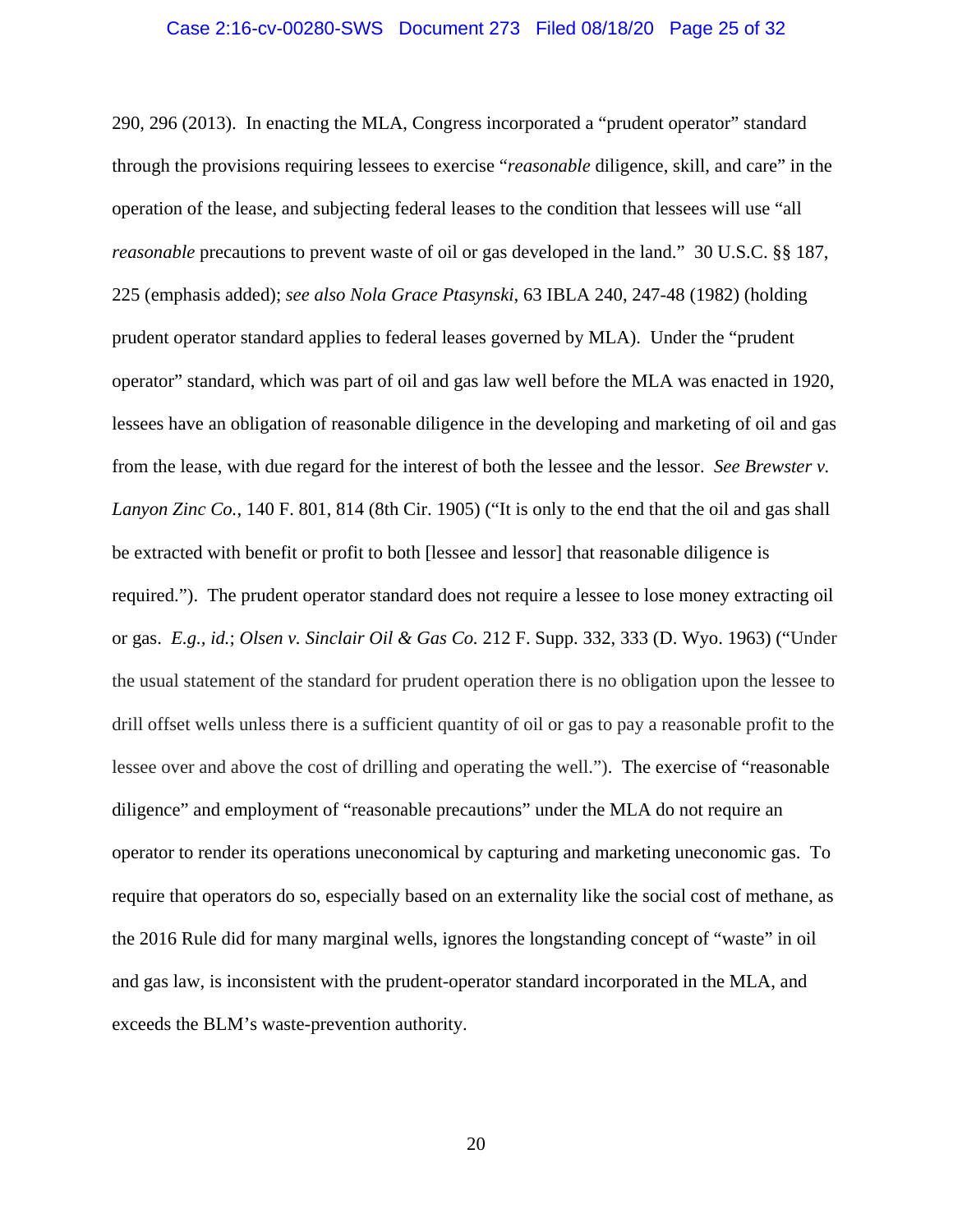This reading comports with Congress's intent in enacting the MLA. The MLA was intended to "promote wise development of these natural resources and to obtain for the public a reasonable financial return on assets that 'belong' to the public." *California Co. v. Udall*, 296 F.2d 384, 388 (D.C. Cir. 1961); *see also Geosearch, Inc. v. Andrus*, 508 F. Supp. 839, 842 (D. Wyo. 1981); *Boesche v. Udall*, 373 U.S. 472, 481-82 (1963). The legislative history makes clear that Congress wanted to protect the investment of prospectors and operators to encourage production, and was concerned about protecting the "public interest" in industry competition. *Mineral Land Leasing Bill, Hrg. Before H. Comm. on Public Lands on S. 2775*, at 42 (Oct. 6-8, 1919); *Leasing of Oil Lands, Hrg. Before S. Comm. on Public Lands on H.R. 406*, at 32 (Feb. & Mar., 1916). In fact, in multiple locations, the legislative history refers to expenditure in excess of the value of the resource conserved as a "loss" or "waste," *Mineral Land Leasing Bill, Hrg. Before H. Comm. on Public Lands on S. 2775*, at 67 (Oct. 6-8, 1919) ("[T]hey wasted that \$8,000,000 to get about \$3,000,000 worth of oil . . . ."); *Hrg. Before S. Subcomm. Of the Comm. on Public Lands on S. 4898, A Bill to Encourage the Mining of Coal, Oil, Gas, Etc. on the Public Domain*, at 26 (May 25, 1914) ("[I]f there is more wealth being used in the production of new wealth than the new wealth amounts to, it represents a loss to society and not a gain, and it does not make any difference what is the magnitude of the wealth production in that case; it is an absolute loss if there is not something left above the cost of production, of the labor and capital required to produce that wealth . . . ."), and makes clear that Congress saw leaving oil or gas in the ground that could have otherwise been extracted *as waste*. *Oil Leasing Lands, Hrg. Before H. Comm. on Public Lands on H.R. 3232 and S. 2812*, at 220 (Feb. 5, 1918).

The 2016 Rule's interpretation of BLM's authority as permitting the imposition of uneconomical conservation obligations, especially on the basis of broader considerations of the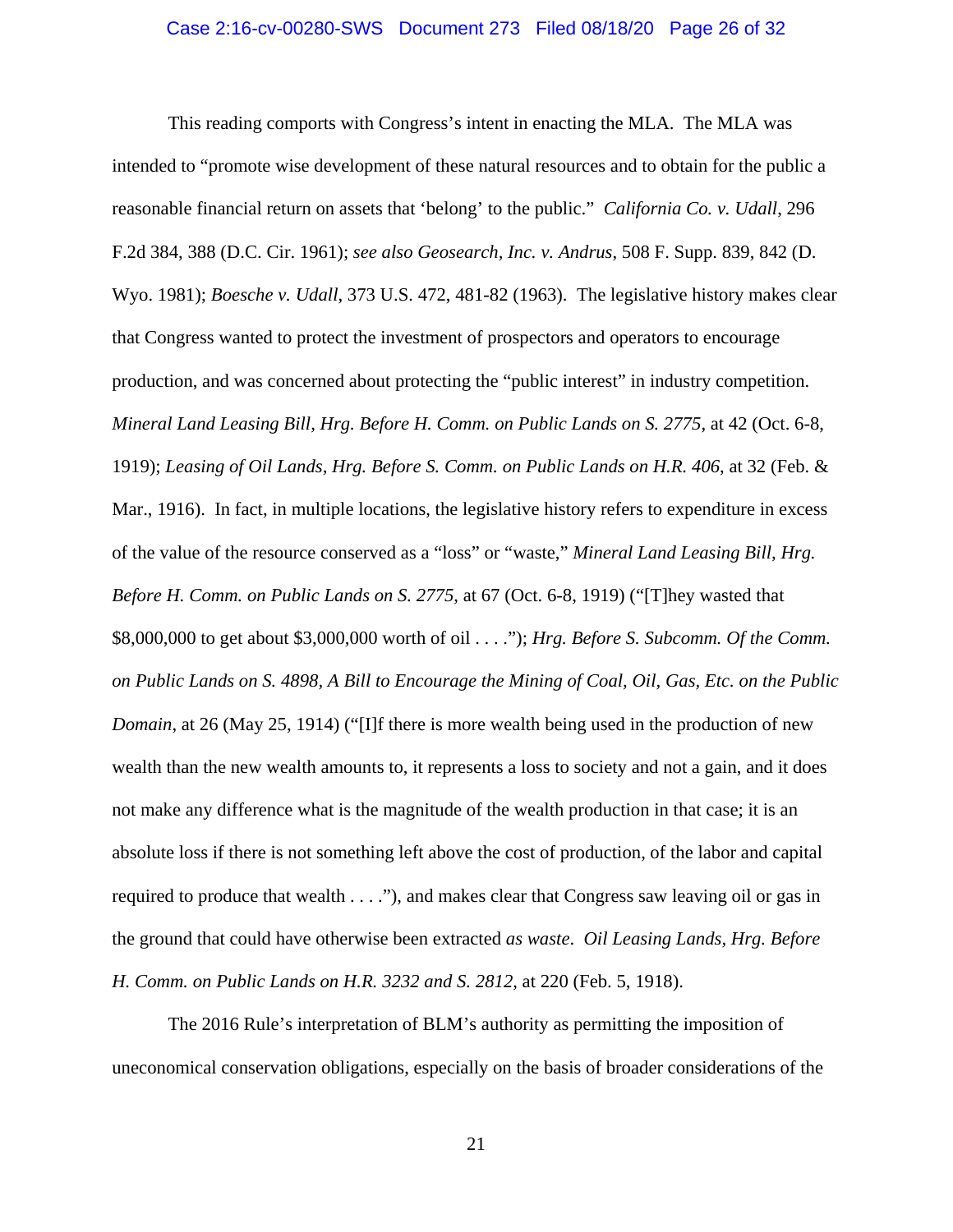#### Case 2:16-cv-00280-SWS Document 273 Filed 08/18/20 Page 27 of 32

social cost of methane, "work[s] too great a hardship on the developer," contrary to Congress's clear intent. *Exploration for and Disposition of Coal, Oil, Gas, Etc.*, H. Rep. No. 65-206, at 6 (Dec. 11, 1917) ("[P]rovisions relative to continued development to prevent waste and speculation are inserted in the bill that will not work too great a hardship on the developer and that will at the same time practice conservation of this resource"). It also improperly elevates modern concerns about air quality and the environment above Congress's intent. *Burrage v. United States*, 571 U.S. 204, 218 (2014) ("The role of this Court is to apply the statute as it is written—even if we think some other approach might 'accor[d] with good policy.'"); *Oregon ex rel. Div. of State Lands v. BLM*, 876 F.2d 1419, 1427 (9th Cir. 1989) (rejecting agency's interpretation of statute as "anachronistic and inconsistent with contemporaneous interpretations"); *Loving v. IRS*, 742 F.3d 1013, 1022 (D.C. Cir. 2014) (rejecting "ahistorical" interpretation of statute).

The 2016 Rule's interpretation of BLM's statutory authority is also contrary to the longstanding practice of BLM itself. *See In re Cybernetic Servs., Inc.*, 252 F.3d 1039, 1057 (9th Cir. 2001) ("[W]hen we must interpret an archaic statute, the historic practice of the agency that was created to help implement that statute can shed light on its meaning."). In the 2016 Rule, BLM acknowledged that, for the past 30+ years, it had generally taken operator economics into account in determining whether a loss was "waste" and therefore royalty-bearing. 81 Fed. Reg. at 83,038; *see also, e.g.*, *Rife Oil Properties, Inc.*, 131 IBLA 357, 376 (1994); *Ladd Petroleum Corp.*, 107 IBLA 5, 7-9 (1989).

If this Court reaches the issue of BLM's authority, the question before it is not whether the Revision Rule's definition of waste and interpretation of BLM's authority was reasonable or better than the 2016 Rule's interpretation, but simply whether the 2016 Rule's interpretation is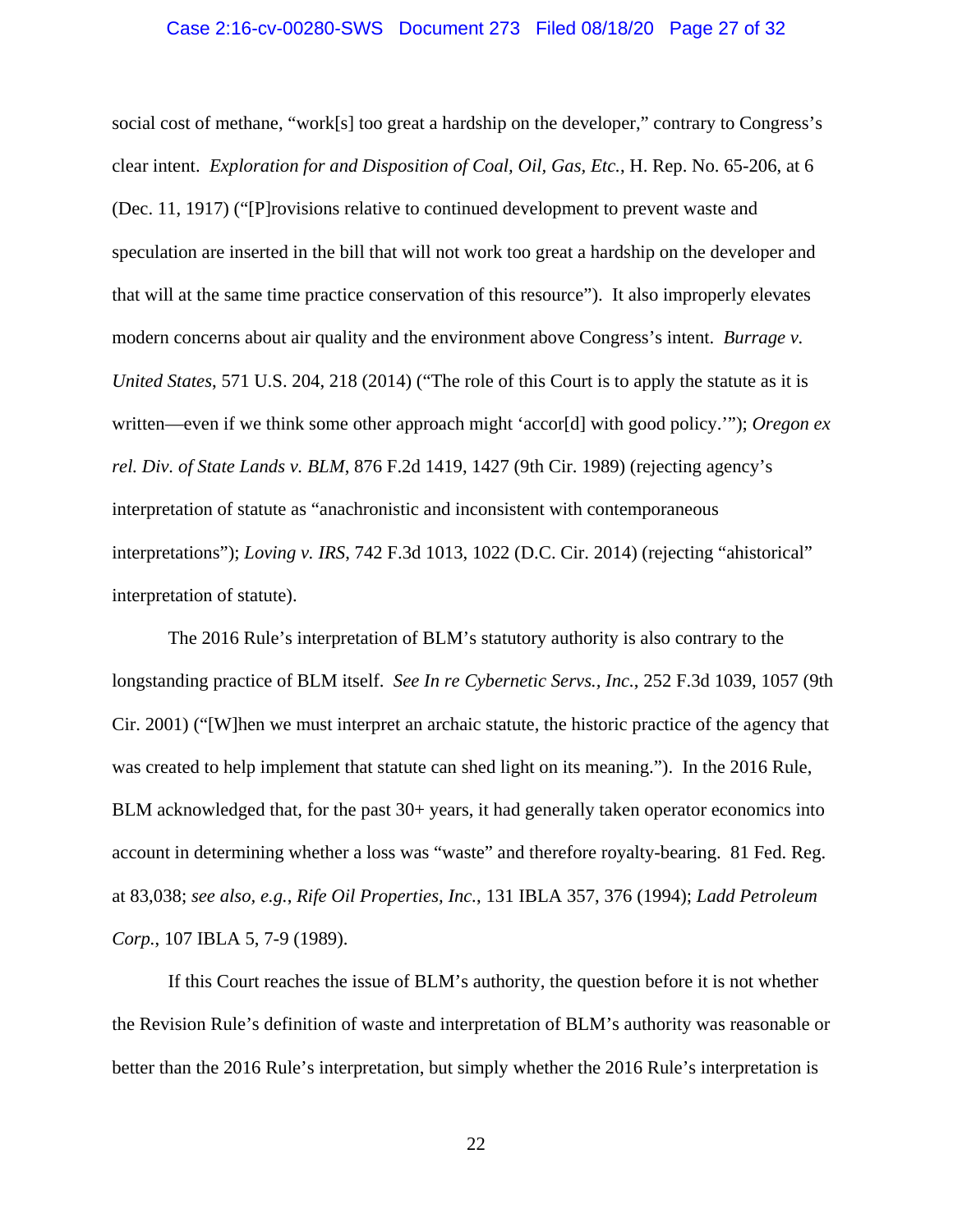permissible as a matter of law.<sup>13</sup> While Federal Respondents continue to maintain that "waste" in the MLA and the extent of BLM's authority to regulate waste under the MLA are ambiguous under *Chevron* step 1, they now conclude, on the basis of the foregoing analysis, that the 2016 Rule's interpretation of the agency's authority is broader than the 1920 statute can bear and therefore impermissible under *Chevron* step 2.14

### **III. Vacatur is Appropriate.**

1

When a court concludes that an agency action is arbitrary and capricious, the proper course is to enjoin or vacate the action only as to the plaintiffs in the litigation. Order in Pending Case, *Army Corps of Eng'rs v. N. Plains Res. Council*, No. 19A-1053 (U.S. July 6, 2020) (staying district court's nationwide vacatur and injunction except as to challenged Keystone XL pipeline project); *Virginia Soc'y for Human Life, Inc. v. FEC*, 263 F.3d 379, 394 (4th Cir. 2001) ("Nothing in the language of the APA" requires an unlawful regulation to be enjoined or vacated "for the entire country."). Here, given that the Petitioners and Intervenor Petitioners collectively

<sup>&</sup>lt;sup>13</sup> While Federal Respondents recognize that the California court found BLM's interpretation of its statutory authority in the Revision Rule unreasonable under *Chevron* step 2, that court did not reach the question of whether BLM's interpretation of its authority in the 2016 Rule was reasonable because the 2016 Rule was not before it. *California*, 2020 WL 4001480, at \*1 ("This suit only focuses on the adequacy of the Rescission, and not the 2016 Rule.); *id.* at \*14 ("Nor is the Court tasked with determining whether the Waste Prevention Rule adequately addressed economic issues or resulted from an excess of jurisdiction."). Moreover, the California court's decision is not binding on this Court, and Federal Respondents respectfully disagree with the California court's reasoning.

<sup>&</sup>lt;sup>14</sup> For the same reasons that the 2016 Rule exceeds BLM's statutory authority, including the agency's failure to consider the longstanding prudent operator standard and the agency's reliance on air quality benefits to justify extensive costs, the rule is also arbitrary and capricious under the APA. *See Wyoming*, 2017 WL 161428, at \*10 (questioning under APA arbitrary and capricious standard "whether the 'social cost of methane' is an appropriate factor for BLM to consider in promulgating a resource conservation rule pursuant to its MLA authority").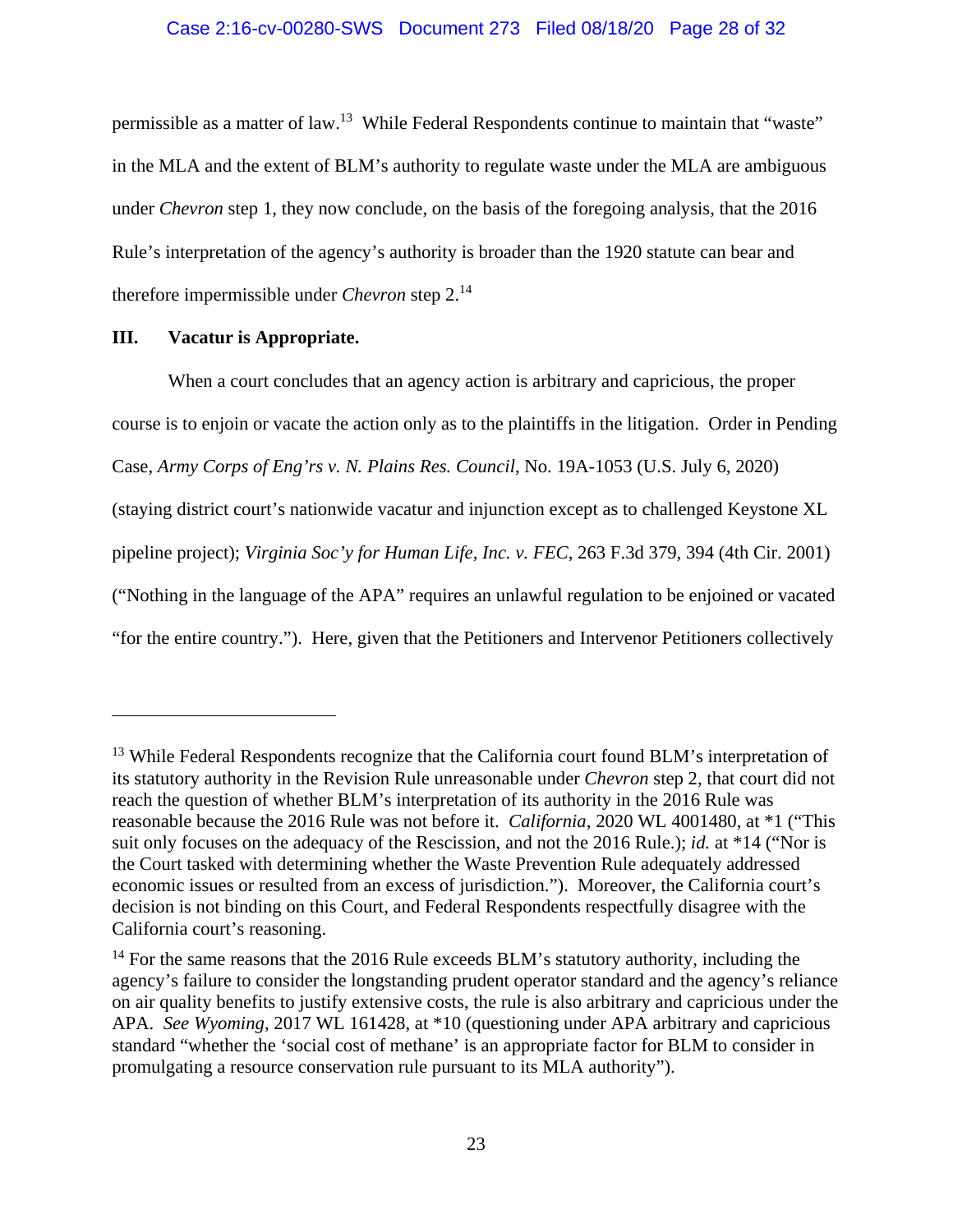#### Case 2:16-cv-00280-SWS Document 273 Filed 08/18/20 Page 29 of 32

embrace the BLM lands subject to the 2016 Rule, an injunction as to those parties would effectively enjoin the Rule across the board and, in the agency's judgment, warrant a corresponding vacatur of the Rule.<sup>15</sup>

That outcome will promote an equitable disposition of this case. Such a vacatur of the 2016 Rule will not have any disruptive or harmful consequences because the 2016 Rule has never been fully phased in and fully in effect. Rather, it will put a stop to the regulatory seesawing that has made it extremely difficult for operators to prepare for and comply with BLM's waste regulations. Vacatur of the 2016 Rule, when taken together with the California court's vacatur of the Revision Rule, will return the regulatory landscape to NTL-4A, which was previously in effect for over 30 years. Here, because virtually all producers on BLMadministered leases are before the Court in these cases, vacatur is permissible under the particular circumstances of this litigation and will have the benefit of resolving the confusion and disruption for the regulated community that has resulted from BLM's efforts to modernize and, in the case of the 2016 Rule, transform its waste regulations over the past four years.

While Respondent Intervenors will surely claim harm because that course will prevent the potential air quality benefits of the 2016 Rule from taking effect, those provisions have never been fully phased in. Thus, vacatur will not harm air quality by taking away fully implemented

<sup>&</sup>lt;sup>15</sup> Here, Petitioners (Wyoming, Montana, the Independent Petroleum Association of America, and the Western Energy Alliance) and Intervenor Petitioners (North Dakota and Texas) represent operators in the "10 States constituting the top eight producers of Federal oil and the top eight producers of Federal gas"—New Mexico, Wyoming, Colorado, North Dakota, Utah, California, Montana, Texas, Alaska, and Oklahoma—which "collectively produce more than 99 percent of Federal oil and more than 98 percent of Federal gas." 83 Fed. Reg. at 49,202; *see also* Case No. 16-cv-280, ECF No. 13-5 (WEA's membership "is comprised of over 300 companies" throughout the "western United States"); No. 16-cv-280, ECF No. 13-6 (IPAA represents "thousands of independent oil and natural gas producers and service companies across the country"; its members develop 95% of domestic oil and gas wells).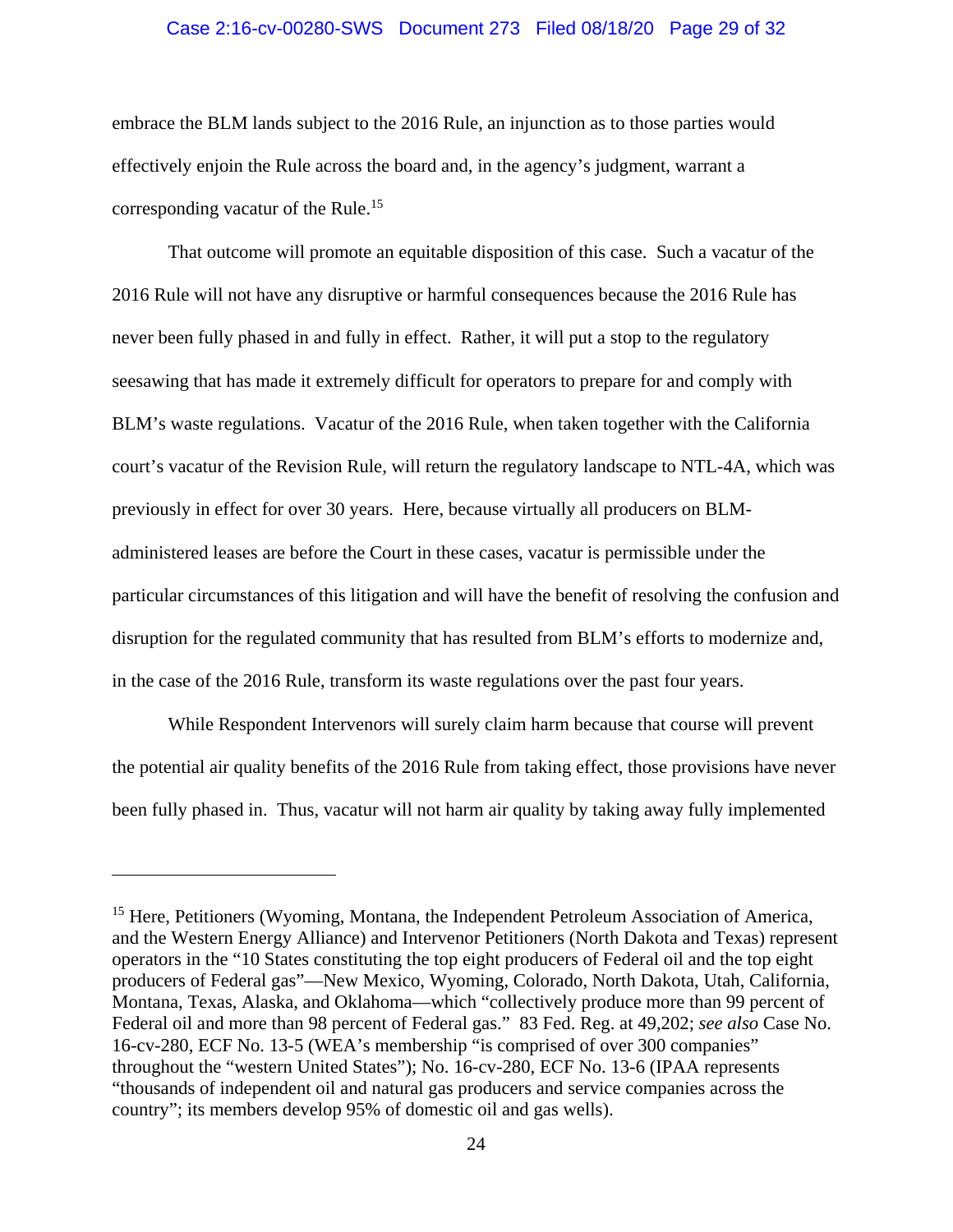#### Case 2:16-cv-00280-SWS Document 273 Filed 08/18/20 Page 30 of 32

air enhancing provisions; it will preserve the status quo by preventing the costly phase-in of those provisions, while the validity of the 2016 Rule may still hang in the balance if the litigation uncertainty were to continue. Moreover, reliance on the 2016 Rule's air quality benefits to avoid the disposition that is otherwise appropriate in the circumstances of these cases would be unjustified when one of the flaws of the rule is BLM's overbroad interpretation of its statutory authority to support cost-prohibitive requirements based on their environmental benefits.

Federal Respondents note that certain severable provisions of the 2016 Rule have not been challenged in this litigation, were not rescinded or revised in the Revision Rule, were not promulgated pursuant to any legal error, and should not be enjoined or vacated. *See* 83 Fed. Reg. at 49,191. Specifically, these are: (1) 43 C.F.R. subpart 3178, which pertains to the royaltyfree use of production (VF 395-98, 430-32); and, (2) the amendment of 43 C.F.R. § 3103.3-1, which aligned the prior regulation text with the terms of the MLA (VF 393-394, 429-430). These provisions will continue to function independently if the remainder of the 2016 Rule (i.e., the provisions pertaining to venting, flaring, and leaks) are vacated.

#### **CONCLUSION**

 BLM's efforts over the past four years to revise its waste prevention regulations have resulted in four sets of lawsuits and a series of stays, injunctions, and vacaturs that have generated significant uncertainty for the regulated community and the agency itself. Because BLM has identified major flaws in the 2016 Rule that render it inconsistent with the APA and MLA, the appropriate course in this remaining litigation over the original rule is vacatur of the 2016 Rule.

Respectfully submitted this 18th day of August, 2020.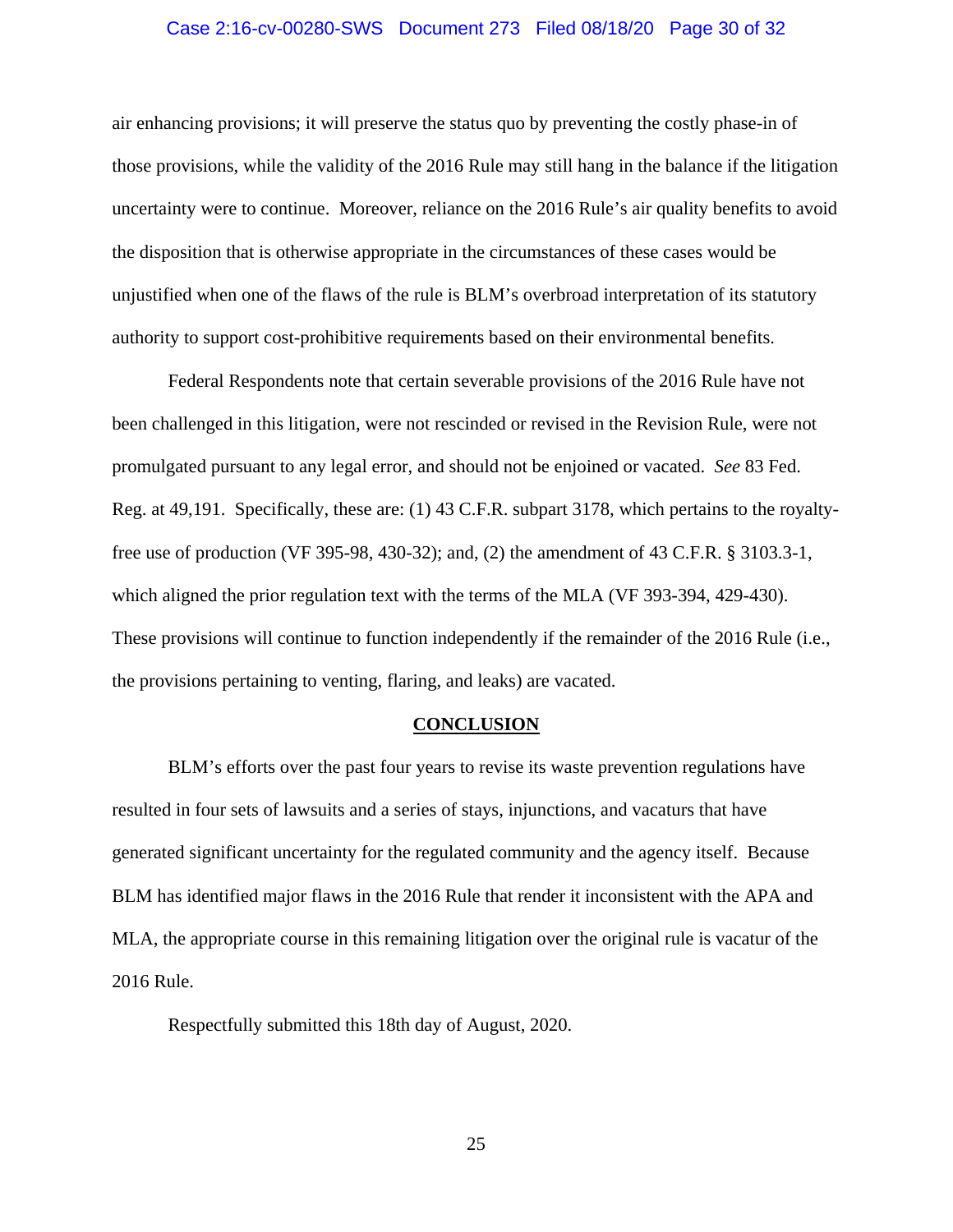Case 2:16-cv-00280-SWS Document 273 Filed 08/18/20 Page 31 of 32

JEFFREY BOSSERT CLARK Assistant Attorney General Environment and Natural Resources Division

*/s/ Clare Boronow*  MARISSA PIROPATO CLARE BORONOW

*/s/ C. Levi Martin*  C. Levi Martin

Assistant United States Attorney